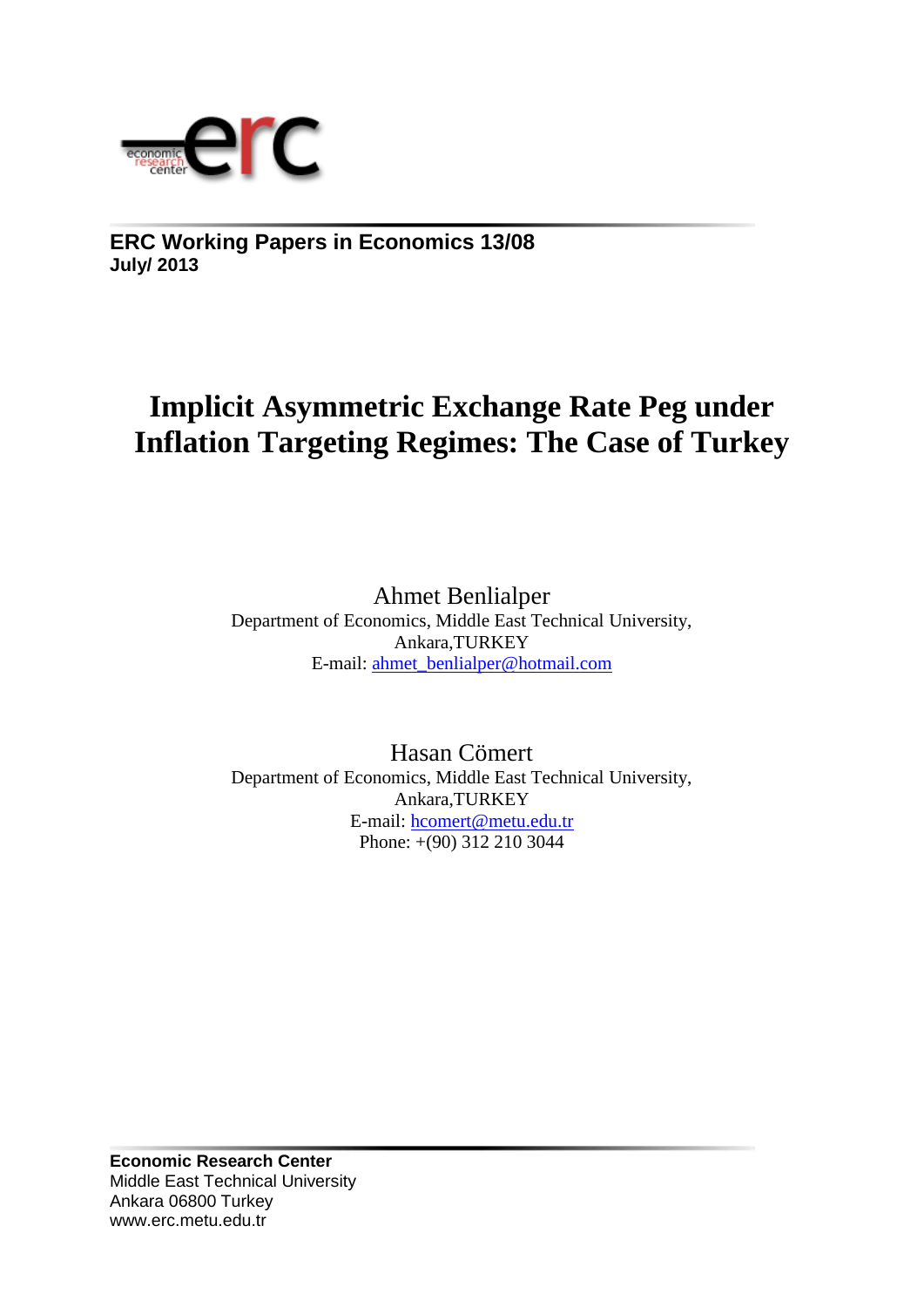# **Implicit Asymmetric Exchange Rate Peg under Inflation Targeting Regimes: The Case of Turkey**

**Ahmet Benlialper<sup>1</sup> , & Hasan Cömert<sup>2</sup>**

#### **August 2013**

## **Revised December 2013**

#### **Abstract**

Especially, after the 2000s, many developing countries let exchange rates float and began implementing inflation targeting regimes based on mainly manipulation of expectations and aggregate demand. However, most developing countries implementing inflation targeting regimes experienced considerable appreciation trends in their currencies. Might have exchange rates been utilized as implicit tools even under inflation targeting regimes in developing countries? To answer this question and investigate the determinants of inflation under an inflation targeting regime, as a case study, this paper analyzes the Turkish experience with the inflation targeting regime between 2002 and 2008. There are two main findings of this paper. First, the evidence from a Vector Autoregressive (VAR) model suggests that the main determinants of inflation in Turkey during this period are supply side factors such as international commodity prices and the variation in exchange rate rather than demand side factors. Since the Turkish lira (TL) was considerably over-appreciated during this period, it is apparent that the Turkish Central Bank benefited from the appreciation of the TL in its fight against inflation during this period. Second, our findings suggest that the appreciation of the TL is related to the deliberate asymmetric policy stance of the Bank with respect to the exchange rate. Both the econometric analysis from a VAR model and descriptive statistics indicate that appreciation of the Turkish lira was tolerated during the period under investigation whereas depreciation was responded aggressively by the Bank. We call this policy stance under the inflation targeting regimes as "implicit asymmetric exchange rate peg". The Turkish experience indicates that, as opposed to rhetoric of central banks in developing countries, inflation targeting developing countries may have an asymeyric stance toward exchange rates and favour appreciation of their currencies to hit their inflation targets. In this sense, IT seems to contribute to the ignorance of dangers regarding to over-appreciation of currencies in developing countries.

## **Key words: Inflation Targeting, Central Banking, Developing Countries, Exchange Rates**

**JEL Code: E52, E58, E31, F31**

## **Introduction**

1

Developing world witnessed very high inflation rates after the 1980s. Since exchange rates and commodity prices are considered as important determinants of inflation in developing countries, many developing countries followed disinflation programs based on mainly exchange rates after the 1980s. These programs were accused of having a tendency of overappreciation at their earlier stages and then being vulnerable to speculative attacks at their

<sup>&</sup>lt;sup>1</sup>Middle East Technical University, Ipek University, Ankara, ahmet benlialper@hotmail.com

<sup>&</sup>lt;sup>2</sup>Middle East Technical University, Ankara, [hcomert@metu.edu.tr](mailto:hcomert@metu.edu.tr)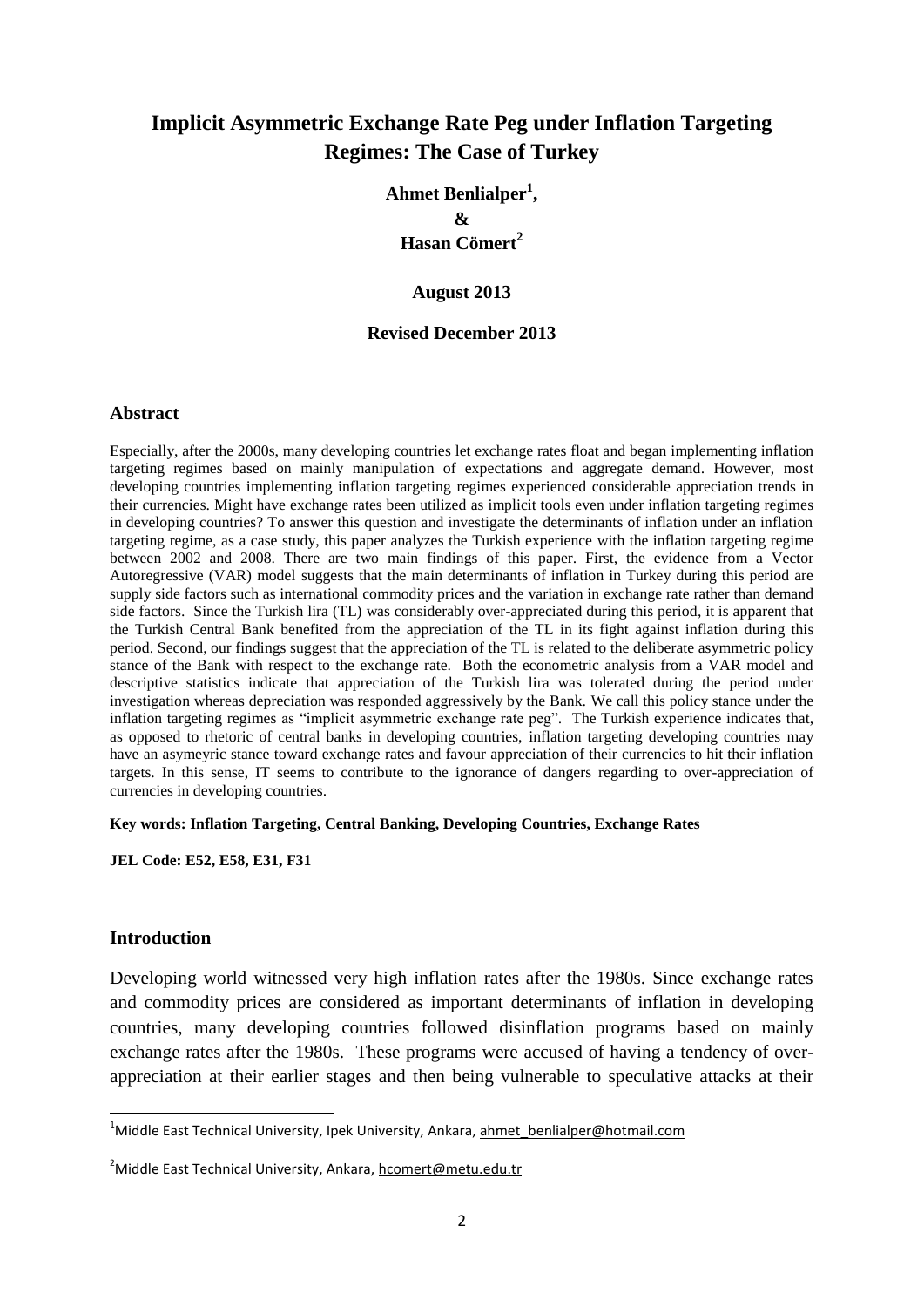later stages. The unsatisfactory experiences with disinflation programs based on exchange rate regimes such as fixed exchange rate or crawling peg exchange rate regimes paved the way for the implementation of a new policy regime called "Inflation Targeting" (IT).

Many developing countries have adopted IT as their monetary policy regime especially since the beginning of the 2000s. IT is a framework by which monetary policy is conducted through the announcement of quantitative point/range targets for inflation with the explicit declaration of the monetary authority that it will pursue price stability as its primary goal, subordinating all other possible goals. The ultimate aim was to curb inflation which was seen as an impediment in the pursuit of economic growth.

The implicit assumption behind IT was that inflation is a consequence of excess demand which may be avoided through appropriate monetary policy. Manipulation of aggregate spending and affecting expectations through interest rates is likely to have a significant impact on containing inflation. Monetary authorities could just determine and/or signal the future path of their policy interest rates and affect the level of aggregate demand and expectations which are supposed to ultimately determine inflation rate. Mainstream thinking does not presume a profound difference between developed countries and developing ones in this respect. The causes of inflation and policy tools to fight against it are assumed to be quite similar in these two groups, hence the insistence on developing countries to adopt IT as their monetary policy framework.

Proponents of IT are also welcomed by the low inflation levels recorded in developing countries in the last two decades. The evidence suggests that IT is associated with the reduction in inflation as admitted by the critics of IT. However, the extent to which this reduction is the result of implementation of IT is open to question. Gerald Epstein and Erinc Yeldan state that "IT has not yielded inflation below the levels attained by the non-industrial targeters that have adopted other monetary regimes" (Epstein and Yeldan, 2009: 8). In this respect, the alleged success of IT in curbing inflation is disputable. Moreover, disregarding supply side factors as sources of inflation in a conventional framework seems to be highly problematic particularly in the case of developing countries in which exchange rates and commodity prices are crucial determinants of inflation, undermining the main tenets of conventional wisdom<sup>3</sup>. Hence favorable conditions in exchange rates and commodity prices

1

 $3$  Stiglitz (2008) claims that oil and food prices constitute a larger share of the average household budget in developing countries compared to that in advanced countries. Hence, inflation in these economies is mostly "imported". In a similar vein, Anwar and Islam (2011) assert that the main sources of inflationary pressure in developing countries are not poor macroeconomic management of the economy but rather unexpected sudden supply shocks. They document the co-movement of inflation with food price index in least developed countries. The correlation coefficient between these two is found as 0.8. Considering the relationship between exchange rates and inflation in an IT context, on the other hand, a preliminary glance at misses of inflation targets and real exchange rate trends may be intuitive. Ho and McCauley (2003) find a stronger association between missed inflation targets and exchange rate movements in developing countries compared to developed countries. They report that: "of the 22 target misses by emerging market economies, 10 (45%) were associated with exchange rate moves of over 10% in the aggravating direction" (Ho and McCauley, 2003: 22). Similar results were found by Roger and Stone (2005). It is reported that largest deviations from the inflation target reflect impact of exchange rate shocks mostly in the form of shifts in capital inflows. They conclude that "all of the large misses reflected wide exchange rate fluctuations" (Roger and Stone, 2005: 29). Hence, besides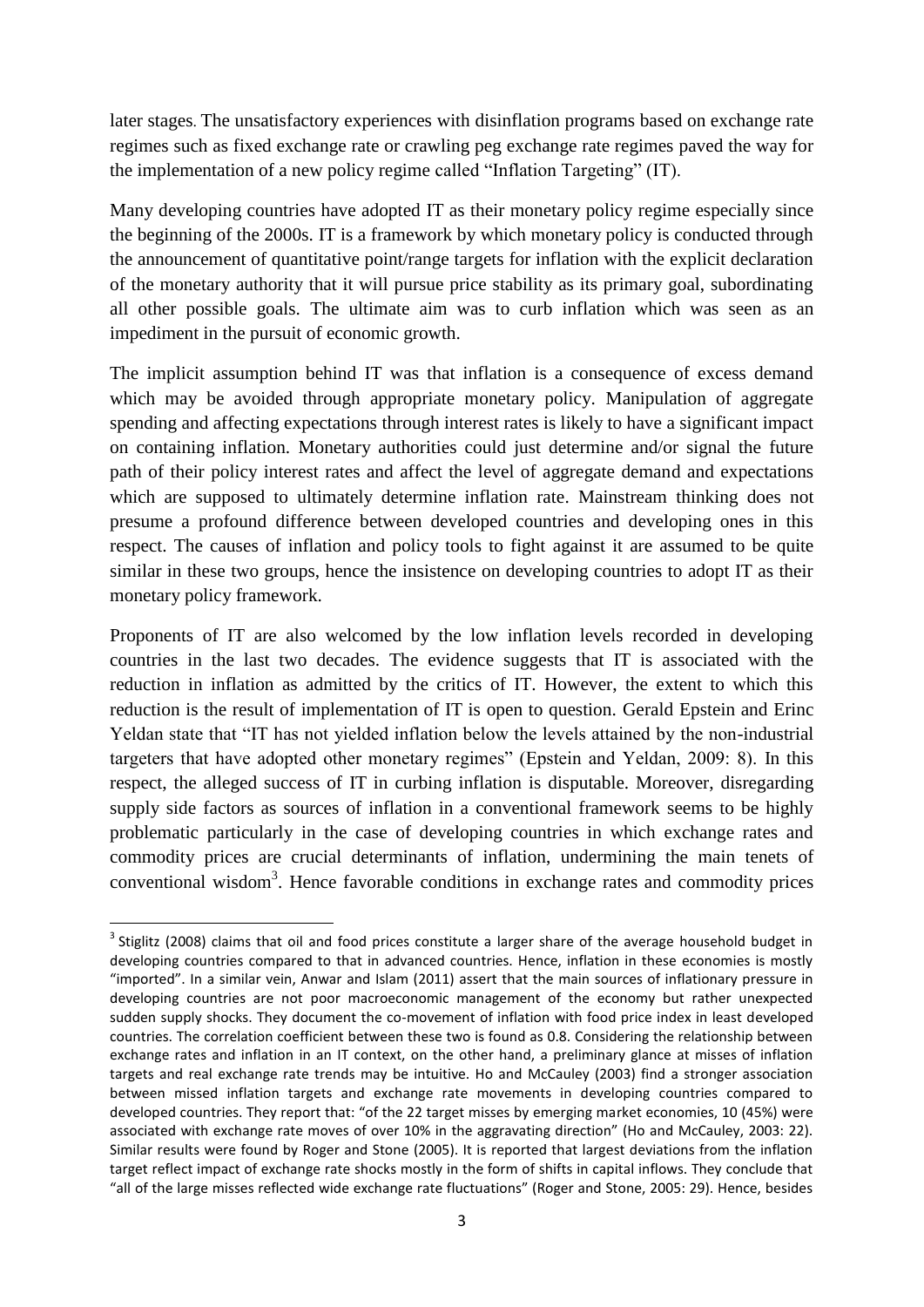rather than the active control of aggregate demand through monetary policy might have been the factors which rein in inflation in developing countries.

With regards to the exchange rate, as can be seen from Figure 1, real appreciation trend is observable in many IT developing countries until the last quarter of 2008. All but one of the countries' currencies exhibits an upward trend  $(Chile)^4$ . Whether or not such a trend is a characteristic feature of IT and its role in curtailing inflation is the starting point of this paper. What is the role of exchange rates in determining inflation in developing countries, and if substantial, is the appreciation trend related to a deliberate policy stance with respect to exchange rate favoring appreciation in an IT context<sup>5</sup>? The asymmetric nature with respect to the exchange rate may arise from the positive bias between inflation targets and realized inflation in developing countries. If the direction of the bias is upward (i.e. misses from the target are usually above rather than below the target) which is evidently the case in many IT developing countries, then monetary policy may have a tendency for appreciation. After all, nominal appreciation reduces the domestic prices of imported goods thereby eases inflationary pressures coming from elsewhere within the domestic economy or from international commodity prices. Hence, where monetary policy remains insufficient to curb inflation with its control over short-term interest rates, exchange rate may emerge as a potential candidate for a policy tool $<sup>6</sup>$ .</sup>

 $\overline{a}$ 

international commodity prices, exchange rates also seem to be an important determinant of inflation in developing countries.

 $^4$  Among IT developing countries Serbia is excluded from the figure since it started IT as of late 2008. On the other hand, we have encountered with problems for obtaining real effective exchange rate data for Romania, Guatemala, Slovakia and Ghana.

<sup>&</sup>lt;sup>5</sup> See Barbosa-Filho (2006) for such an argument for the Brazilian experience with IT. In a similar vein, Galindo and Ros (2008) present econometric evidence to support their argument, namely that the Bank of Mexico responds to depreciation through its short term interest rate decisions, whereas it remains irresponsive to appreciation pressures.

<sup>&</sup>lt;sup>6</sup> Heintz and Ndikumana (2010) assert that monetary policymakers in South Africa had to resort to exchange rates in order not to miss the inflation target. They claim that given considerable exchange rate pass through (ERPT), monetary authorities will have to target exchange rates in order to achieve the target. One of the most important findings of their work is that between 2003 and beginning of 2007 during which IT proved successful in terms of achieving targets, real exchange rate of rand exhibited an appreciation trend. Similar to Heintz and Ndikumana (2010), Cömert and Epstein (2011) indicate that when commodity prices increased and exchange rate depreciated inflation targets were missed and inflation remained high in South Africa.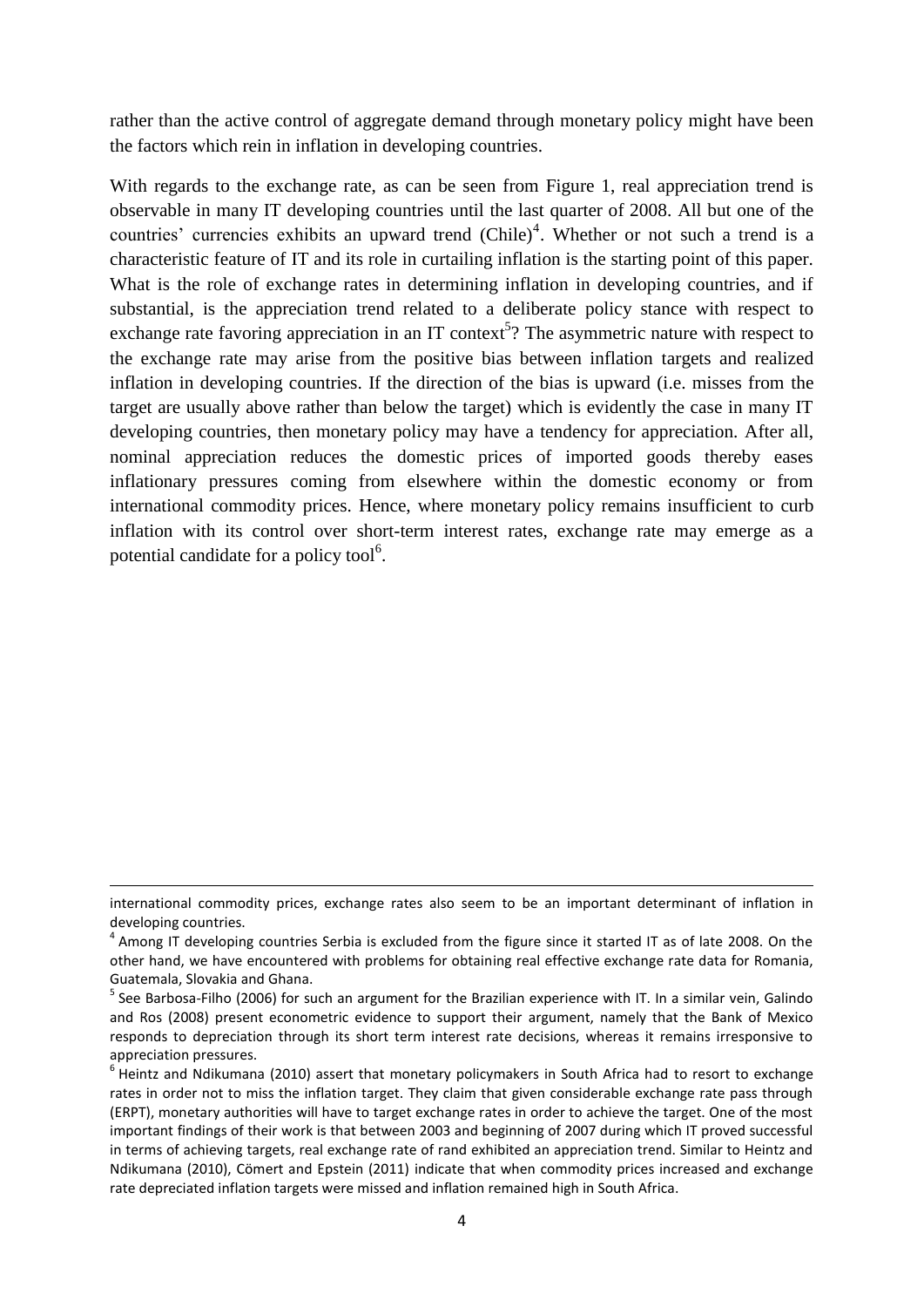

Figure 1. Real Effective Exchange Rates in Some of the Inflation Targeting Developing Countries

Source: National Data and JP Morgan,  $2000=100^7$ 

Might have exchange rates been utilized as implicit tools even under inflation targeting regimes in developing countries? To answer this question and investigate the determinants of inflation under an inflation targeting regime, as a case study, this paper analyzes, the Turkish experience with the inflation targeting regime between 2002 and 2008.

The main findings of the paper are as follows. First, the evidence from a Vector Autoregressive (VAR) model suggests that the main determinants of inflation in Turkey during this period are supply side factors such as international commodity prices and the variation in exchange rate rather than demand side factors. Since the Turkish lira was considerably appreciated during this period, it is apparent that the Turkish Central Bank benefited from the appreciation of the TL in its fight against inflation during this period (see Figure 2). Second, our findings suggest that the appreciation of the Turkish currency is related to the deliberate asymmetric policy stance of the Bank with respect to the exchange rate. Both the econometric analysis from a VAR model and descriptive statistics indicate that

**The data of JP Morgan is obtained from the Banco Central de Chile.**<br>The data of JP Morgan is obtained from the Banco Central de Chile.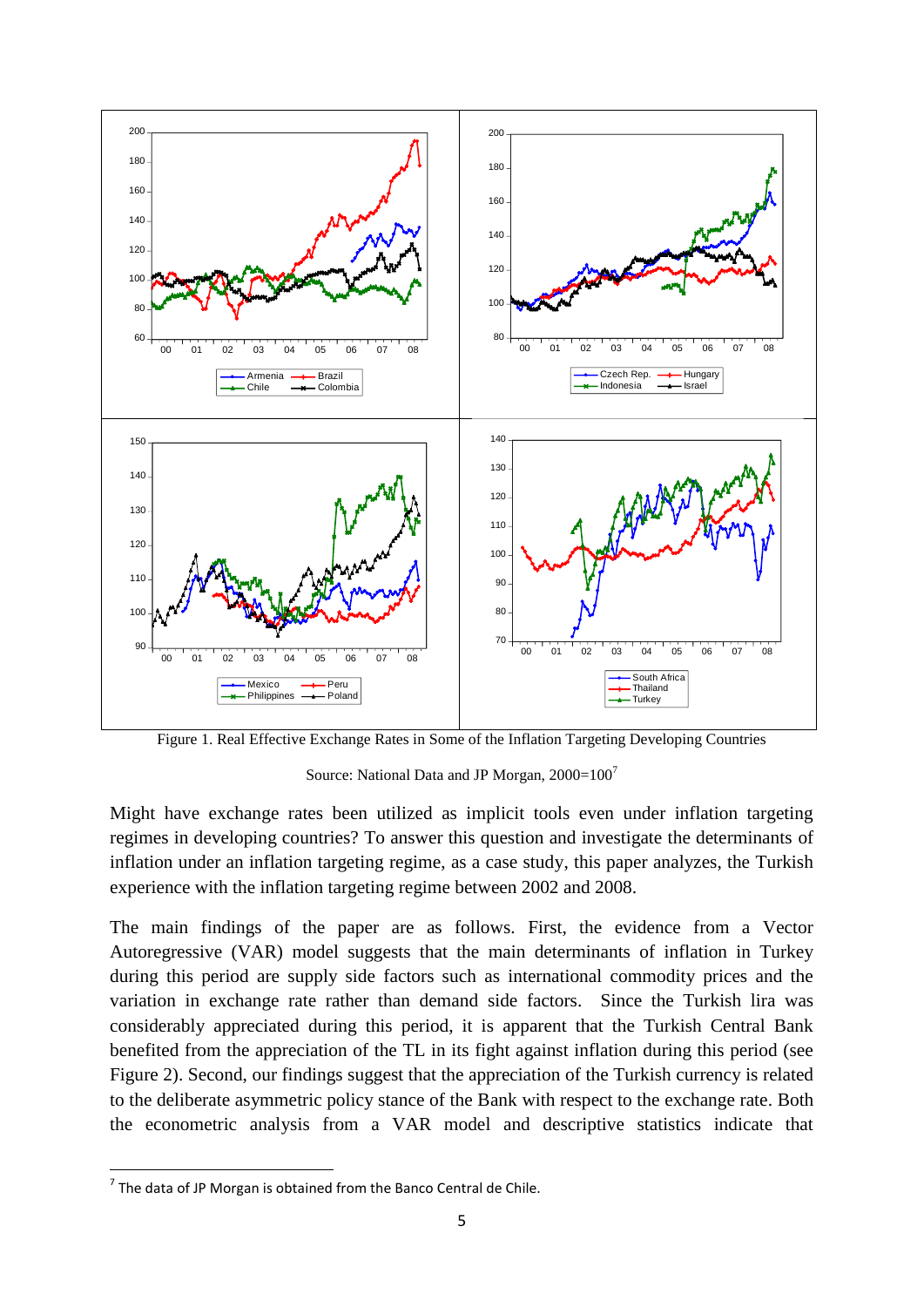appreciation of the Turkish lira was tolerated during the period under investigation whereas depreciation was responded aggressively by the Bank. We call this policy stance under the inflation targeting regimes as "implicit asymmetric exchange rate peg". The Turkish experience indicates that, as opposed to rhetoric of central banks in developing countries, inflation targeting developing countries may follow "implicit asymmetric exchange rate peg" regimes similar to the explicit exchange rate peg regimes of the previous periods. It is asymmetric because central banks have a tendency to tolerate appreciation of their currencies but not allow depreciation. It is implicit because most of them officially follow a flexible exchange regime





Figure 2. CPI Based Real Effective Exchange Rate in Turkey, 2003=100

#### Source: Central Bank of the Republic of Turkey.

There is a vast literature investigating the importance of exchange rates in monetary policy reaction functions of IT developing country central banks. Nevertheless, to the best of our knowledge, the asymmetric nature of the interest rate setting behavior of central banks in developing countries is not analyzed econometrically in the literature through a decomposition of exchange rate movements into depreciation and appreciation. One exception to that is the paper written by Galindo and Ros (2008). Yet, this paper suffers from some methodological deficiencies as we will discuss later in the next sections. In this sense, our study fills an important gap in the literature.

The plan of the paper is as follows. In the first section, a brief history of the Turkish experience with IT is discussed. In the second section, the determinants of inflation in Turkey between 2002 and 2008 are investigated by using a VAR model. Third section focuses on the policy stance of CBRT to the exchange rate. The fourth section discusses policy implications of asymmetric exchange rate peg with special reference to the debates over competitive exchange rates in developing countries and finalize the discussion with some concluding remarks.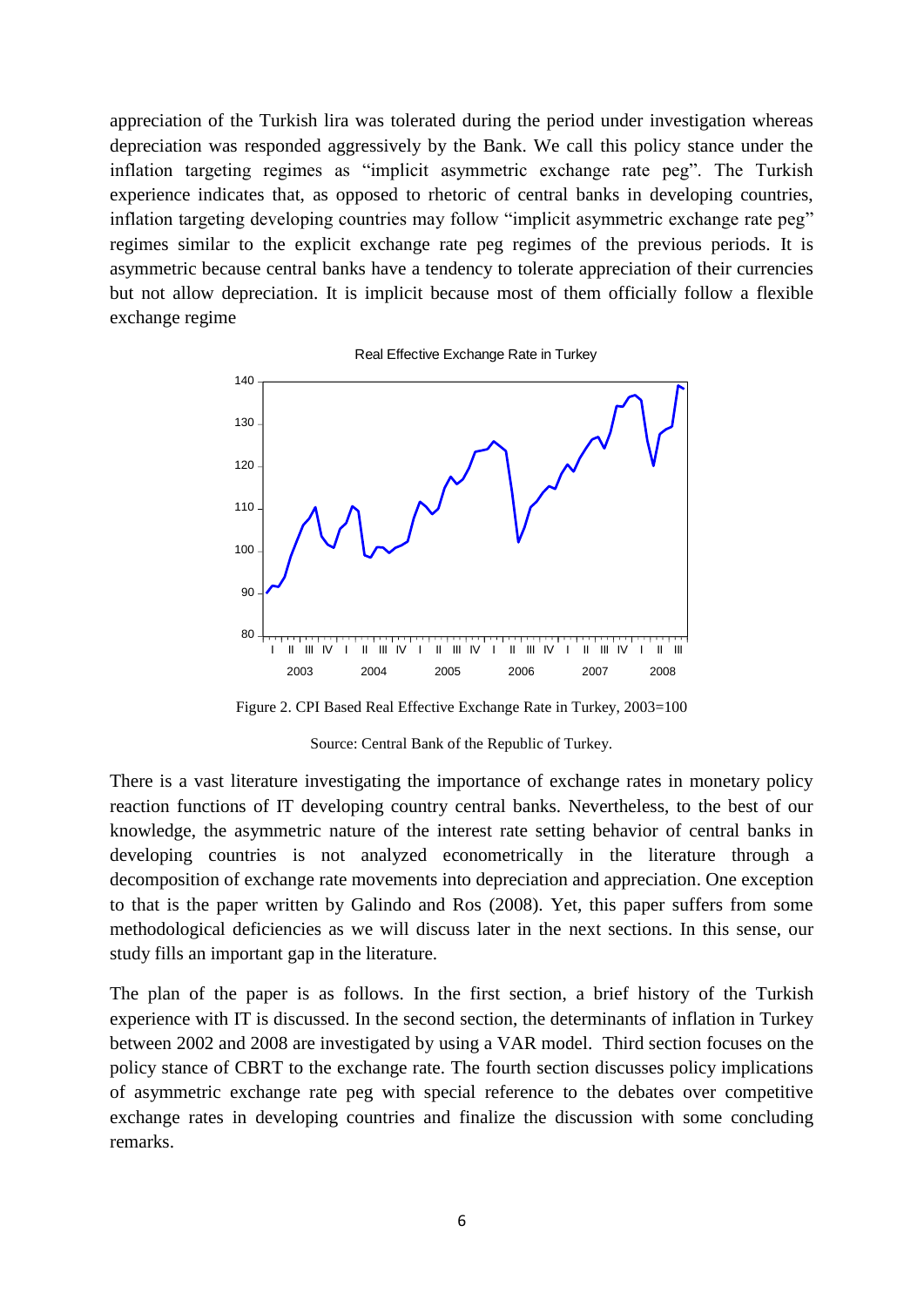## **1. Turkish Experience with Inflation Targeting**

Having noticed the impossibility of defending the exchange rate regime during the crisis of 2001, the CBRT allowed the Turkish lira to float in February 2001. Accordingly, at the beginning of 2002 the CBRT declared that it would target inflation and monetary aggregates. Monetary aggregates were to be used as anchors to complement inflation targets. The CBRT also conducted liquidity management strategy besides the price stability goal. The framework incorporated the essence of formal IT in that, CBRT was already given formal independence by the Central Bank Law in 2001 which explicitly states that price stability was the main aim of the CBRT. Moreover, the CBRT announced its forecasts for inflation to affect expectations with regards to inflation and changed interest rates in line with its expectations on inflation. However, although the core of an IT framework existed, the framework can be defined as implicit as long as the regime is not formalized $8^9$ . As of 2006, Turkey adopted IT as its formal monetary policy regime.

It is widely argued that, with the transformation into a flexible exchange rate regime and the success in reducing inflation from very high levels through implementation of IT, ERPT has declined substantially as a result of the decline in indexation behavior and reversedollarization in Turkey<sup>10</sup>. However, as the next section suggests, the decline in the ERPT was far away from being sufficient to subordinate the exchange rate in determining inflation. Exchange rate still remains as one of the most important factors in explaining inflation in Turkey in this period<sup>11</sup>. In fact, whether the inflation targets are achieved or missed is closely related with what trend exchange rate and commodity prices exhibit as Table 1 indicates.

|      | Realized  |                         |                                                                | World<br>Commodity |
|------|-----------|-------------------------|----------------------------------------------------------------|--------------------|
| Year | Inflation | <b>Target Inflation</b> | Average Nominal Exchange Rate <sup>12</sup> ( $\sqrt[5]{TL}$ ) | Price<br>Inflation |
|      | (annual)  |                         |                                                                | (annual)           |
| 2003 | 18.4      | $20\checkmark$          | $1.486$ (appreciation: 1.7%)                                   | 10                 |
| 2004 | 9.3       | $12\checkmark$          | 1.420 (appreciation: 4.4%)                                     | 18.2               |
| 2005 | 7.7       | $8\checkmark$           | 1.339 (appreciation: 5.7%)                                     | 29.7               |
| 2006 | 9.7       | 5 X                     | 1.429 (depreciation: $6.7\%$ )                                 | 14.3               |
| 2007 | 8.4       | 4X                      | 1.306 (appreciation: 8.6%)                                     | 29.5               |
| 2008 | 10.1      | 4 X                     | $1.213$ (appreciation: $7.1\%$ )                               | $12.4^{13}$        |

Table 1. Success and failure in hitting inflation targets and the average nominal exchange rate.

Source: Central Bank of the Republic of Turkey, IMF.

 8 "Implicit inflation targeting can be defined as a period under which inflation targets are announced to the public, but not the regime and its details as such. It involves country acting as if inflation targeting were in place without a formal adoption of the regime" (Kara, 2006: 3).

<sup>&</sup>lt;sup>9</sup> It is widely argued that a formal inflation targeting regime was not adopted until 2006 due to several constraints such as fiscal dominance, strong presence of inertial inflation, high ERPT and concerns over robustness of the financial sector. See Ersel and Özatay (2008) for an elaboration of these constraints in the pre-2006 period.

<sup>&</sup>lt;sup>10</sup> See among others Kara and Öğünç (2008), Kara et. al (2005). For an argument about the decline of dollarization within the Turkish economy, see Akıncı et al (2005a).

 $11$  Actually, this point was made by the CBRT itself in many of its reports. For instance, see CBRT (2003, 2004)

 $12$  Average nominal exchange rate at a given year is calculated as the mean of end-month indicative exchange rate released by the CBRT.

<sup>&</sup>lt;sup>13</sup> The last three months of 2008 is excluded.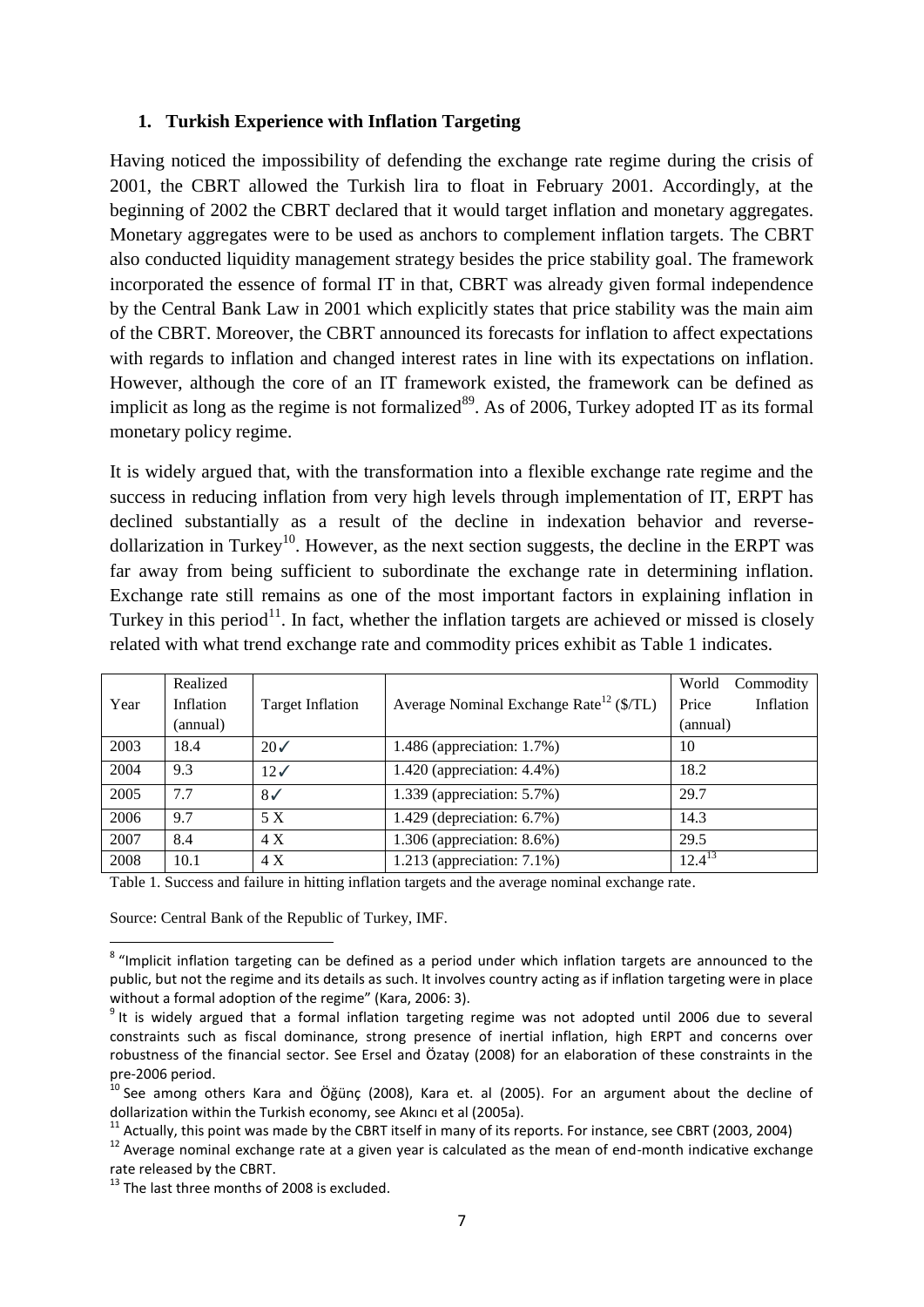Three success cases (given by  $\checkmark$ ) in hitting the inflation target is associated with appreciation of the lira. The miss of the target in 2006 is associated with depreciation. The claim that the exchange rate movements due to international liquidity shocks are important for the rise of inflation in 2006 is also made by the CBRT in its annual report for 2006 (CBRT, 2007). On the other hand, although appreciation of the lira in average was observable during 2007 and 2008, inflation targets were missed. The reason is closely related with the acute upward trend of international commodity prices in these years as can be seen from Figure 3. During the second half of 2007 and the first half of 2008 international commodity prices increased excessively, putting a pressure on domestic inflation in Turkey through imports.



Figure 3. World Commodity Price Index, Source: IMF

In line with this argument, between 2002 and 2008, the CBRT usually emphasized the role played by price rigidities in services sector and increases in oil and food prices as the causes of hikes in the inflation in its annual reports. For instance, the CBRT explained that the hikes in administered prices and unprocessed food prices which are beyond the control of monetary policy are the main reasons why actual inflation (8.4 percent) exceeded target inflation (4 percent) in 2007 (CBRT, 2008). It is also reported that, upward trend of lira eased such inflationary pressures. In a similar vein, the CBRT explained the reason behind missing the inflation target in 2008 (realized inflation: 10.1 percent, target inflation: 4 percent) as the substantial increases in food and energy prices and their implications for prices in the service sector (CBRT, 2009).

That the CBRT had a tendency to present the reasons behind misses of targets as increases in the food and energy prices and nominal rigidities in services sector uncovers the contradictory nature of IT in developing countries which are highly exposed to external shocks such as changes in commodity prices and which have generally sticky prices for non-tradable goods<sup>14</sup>. While commodity prices are beyond the control of monetary policy, price stickiness in nontradable sector is also evidently beyond what monetary authority can affect due to credibility problems. In the Turkish case, descriptive statistics suggest that IT does not seem to be

 $14$  See Kumhof (2000).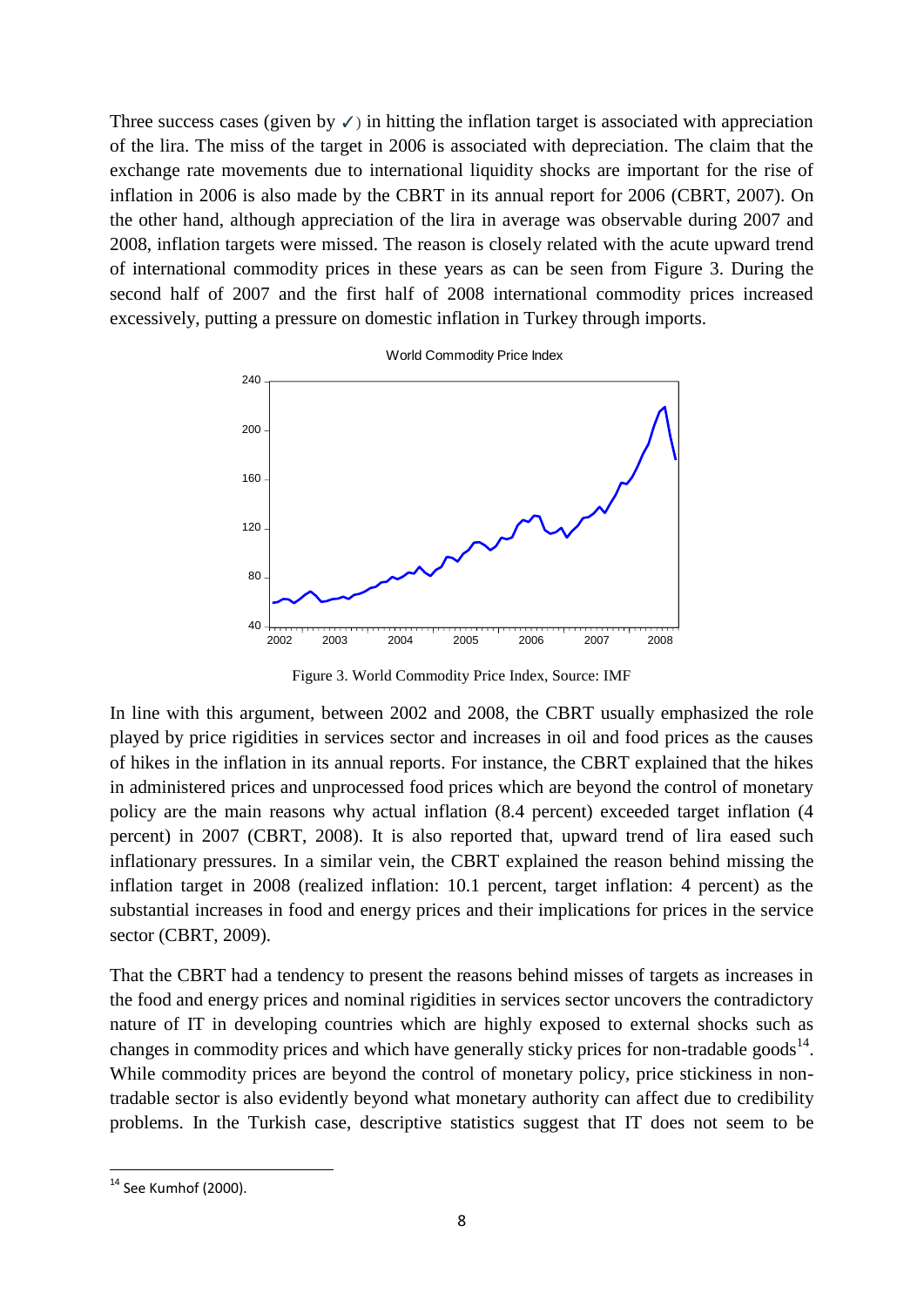effective in achieving inflation targets as realized inflation is largely determined by external shocks. However, one should go beyond descriptive statistics to have a much more conclusive discussion. To shed more light on the question what lies behind the movements in inflation in Turkey, the next section develops an econometric analysis based on the existing literature to investigate the sources of inflation in Turkey between 2002 and 2008.

## **2. Econometric Evidence for the Sources of Inflation in Turkey**

The literature on sources of inflation is generally divided into two views one of which attaches much more importance to demand side factors such as output gap and monetization of the fiscal deficits whereas the other emphasizes supply side factors such as exchange rates and international commodity prices as the crux of inflation dynamics in developing countries. While the first view propounds that even if supply shocks may induce inflationary pressures in the short run, demand side factors are the ultimate reasons of inflation in the long run, the second view asserts that given the high level of dependency in external resources in the production process in developing countries, supply side factors overweight demand side factors<sup>15</sup>. There are also integrative approaches as to the relative importance of supply side and demand side factors in determining inflation. For instance, Klau and Mohanty (2000) analyze inflation dynamics in 14 developing countries in 1980s and 1990s. They adopt an eclectic approach whereby both the demand side and supply side factors are found to be important in determining inflation. The empirical evidence shows that although conventional sources of inflation such as excess money supply, wages and output gap plays an important role, movements in food prices is the dominant determinant of inflation in most of the countries under investigation. It is also reported that, irrespective of the exchange rate regime, exchange rates emerge as a significant contributor to inflation in most of the countries (10 out of 14). Overall, they state that "shocks to food prices emerge as the most common inflation determinant in almost all emerging market economies, followed by the exchange rate" (Klau and Mohanty, 2000: 2).

In another pioneering study, focusing on the experience of 53 developing countries, Loungani and Swagel (2001) present evidence suggesting that money growth and exchange rate movements, the relative impact of which depend on the exchange rate regime, explain twothirds of changes in inflation in these countries. They count four determinants of inflation, namely fiscal deficits (through either triggering higher money growth or trigger balance of payments crisis thereby depreciation of the domestic currency), output gap, cost shocks and inflation inertia. They categorize the relative importance of these four factors in explaining inflation according to different regions. In Latin America, for instance, exchange rates and monetization of fiscal deficits stand out as the predominant factors in explaining inflation. On the other hand, in African and Asian countries, inflation inertia is the most important factor subordinating all other three factors. In contrast with Klau and Mohanty (2000) they attribute significant differences in the relative importance of these factors in determining inflation across regions to differences in exchange rate regimes.

1

<sup>&</sup>lt;sup>15</sup> An elaborated presentation of literature review on the sources of inflation can be found in Klau and Mohanty (2000).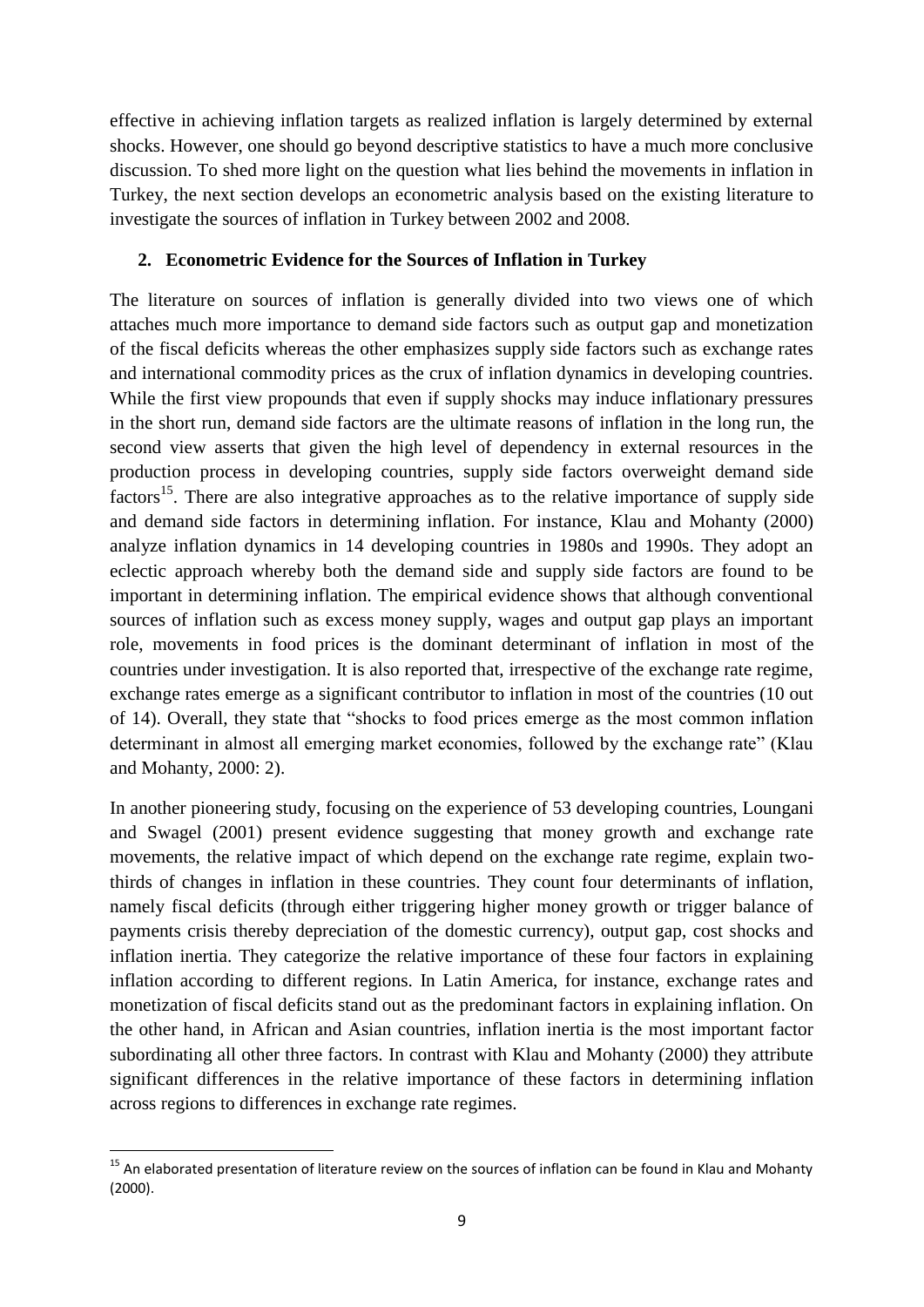Hence, both demand and supply factors may play role in explaining inflation in developing countries. Given this background, now we will construct a model including both factors to explain determinants of inflation in Turkey.

#### *A VAR model for the sources of inflation in Turkey*

1

In this subsection, we first investigate the sources of inflation in Turkey, taking into account both the demand side and supply side factors in our model in line with what is argued by Klau and Mohanty (2000). We use Vector Autoregression (VAR) econometrics in this paper since it has two conducive tools to interpret changes in inflation and interest rate, namely Impulse Response Functions (IRF) and Variance Decomposition (VDC). IRF enables us to trace the response of one endogenous variable to a one unit shock in another endogenous variable in the model. On the other hand, VDC analysis is used to answer how much of the variance in one variable is explained by others. In this section, we will analyze the IRF and VDC of inflation through a VAR framework to assess the relative importance of determinants of inflation. In the VAR model, monthly inflation measured as the change in domestic Consumer Price Index  $(\pi_t)$ , monthly inflation measured as the change in World Commodity Price Index  $(\pi_t^w)^{16}$ , output gap  $(y_t^g)$ , budget balance to output ratio  $(b_t)$ , nominal exchange rate  $(e_t)$ , and interest rate  $(i_t)$  are treated as endogenous variables. Hence, the general inflation model is of the form:

$$
\pi_t = \alpha_0 + E_{t-1}[\pi_t] + \alpha_1 \pi_t^w + \alpha_2 e_t + \alpha_3 y_t^g + \alpha_4 i_t + \alpha_5 b_t \tag{1}
$$

where  $E_{t-1}$  stands for the expected inflation at time t depending on the information available at time  $t - 1$ . In this study, with the assumption of adaptive expectations, expectations are simply treated as linear projections of the lag of the variable, i.e.  $E_{t-1}[\pi_t] = \pi_{t-1}$ . Using this general inflation model, then, we will analyze determinants of inflation in a VAR framework.

At this juncture it is important to note that the model implicitly incorporates the impact of changes in nominal wages on inflation. This is because the appearance of the lagged inflation term in the model (i. e.  $E_{t-1}[\pi_t]$ ) is closely related with the nominal wage inflation at time t. In fact, it can be assumed that wage inflation in Turkey is characterized by the following equation (Ekinci, 2013:  $43)^{17}$ :

<sup>&</sup>lt;sup>16</sup> World Commodity Price Index is a price index released by the IMF incorporating all commodities (both fuel and non-fuel).

<sup>&</sup>lt;sup>17</sup> "More to the point a recent study based on a survey covering wage negotiations in selected unionized companies quoted in Istanbul Stock Exchange argues that ".... employers' unions and labour unions agreed for the most part on using "actual" inflation in Turkey. This is largely because the rate of increase in the past is known, while the future rates are a matter of personal judgment and prediction which may be affected subsequently by a wide range of factors. Generally actual inflation is reflected to the wage in order to recover possible loss in the workers' real income." (Sarıca 2008, p. 220). There is therefore reason to suppose that the assumption reflected in (5.2) is a reasonable approximation to the wage determination process in Turkey" (Ekinci, 2013: 43).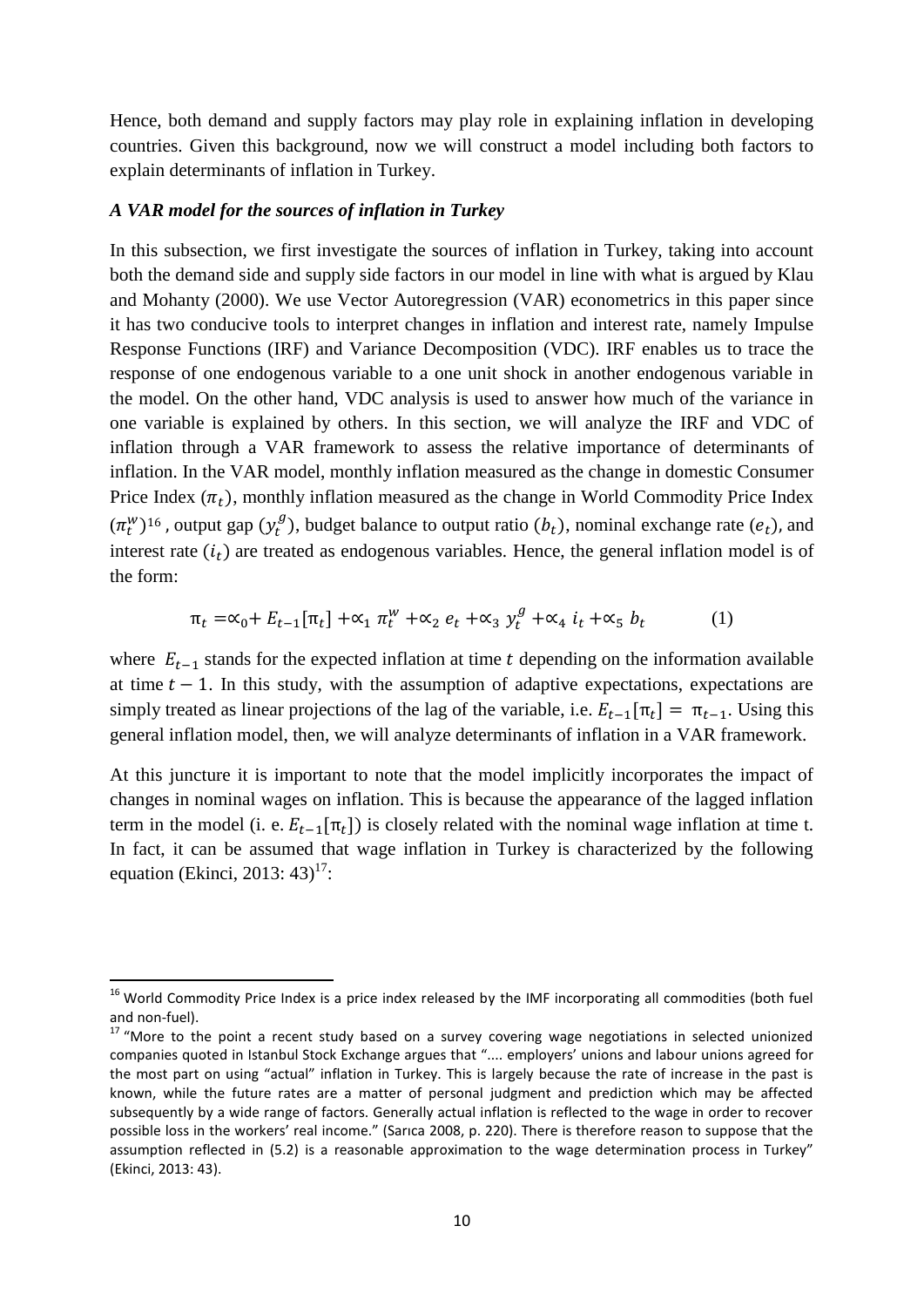$$
\Delta l n w_t = \beta \pi_{t-1}, 0 < \beta < 1 \tag{2}^{18}
$$

Our model is similar to that developed by Loungani and Swagel (2001) who analyze sources of inflation in developing countries through a VDC in their model. In this paper, Loungani and Swagel include oil price growth, non-oil price growth, output gap, exchange rate growth, domestic inflation and money growth as endogenous variables of the VAR model. Instead of separate indices for oil and non-oil commodity price inflation we choose to use a composite index of commodity prices<sup>19</sup>. Furthermore, in order to capture the effect of monetary policy on inflation we include interest rate in the model instead of money growth since the main policy tool of the CBRT is the short term interest rate. Similarly, Sohrabji (2011) constructs a VAR model including world oil prices, world food prices, output gap, exchange rate, domestic prices and short term interest rate to comprehend the impact of these variables on inflation and evaluate the exchange rate pass through in India. The ordering of VAR differs from that in our analysis; however, different specifications for the order do not change our results.

On the other hand, other studies include different variables in their VAR models in order to explain the determinants of inflation in Turkey. For instance, in their influential paper, Leigh and Rossi (1999) incorporates oil prices, real output, nominal exchange rate, wholesale prices and consumer prices as the endogenous variables in their VAR framework to examine the impact of exchange rate shocks on both WPI (wholesale price index) and CPI inflation through VDC. Following Leigh and Rossi (1999), Arbatlı (2003) uses a VAR framework to analyze ERPT in Turkey. In addition to the variables in Leigh and Rossi (1999), Arbatlı (2003) includes interest rate in the model so as to capture the impact of monetary policy on the economy. However, since our focus is on variations of the CPI inflation, we do not incorporate WPI inflation in the model. In addition to those variables presented above, we also include budget balance output ratio within the model in order to capture the impact of fiscal policy on the domestic inflation. The intuition behind this is the possible positive effects of acute reductions in the budget deficit in Turkey (until 2006) on reducing inflation.

## *The data and periodization*

**.** 

The data of our study covers the period between the second half of 2002 and the fourth quarter of 2008. Given the acute reduction in inflation and interest rates in the beginning of 2002, excluding the observations in the first half of 2002 from the data set was necessary to eliminate excessive movements of these variables. The aftermath of the global crisis is excluded from the analysis because post crisis period have witnessed a shift in the monetary policy stance into a more complex form of IT with an emphasis over financial stability.

<sup>&</sup>lt;sup>18</sup> In order to test the relevance of this assumption, we present the relation between annual inflation in consumer prices and nominal wage inflation in Turkey during the period 2002-2008 in Table A.1. Since the nominal wage data released by Turkish Statistical Institute is available only in quarterly form, we are not able to analyze correlation between the inflation in consumer prices and nominal wage inflation. This is also the main reason why we cannot have nominal wage inflation explicitly within the model.

<sup>&</sup>lt;sup>19</sup> We have also estimated another model having fuel and food price inflation as its explanatory variables. The results are similar with separate indices. Yet, we choose the model with general commodity price inflation in order not to consume unnecessary degrees of freedom.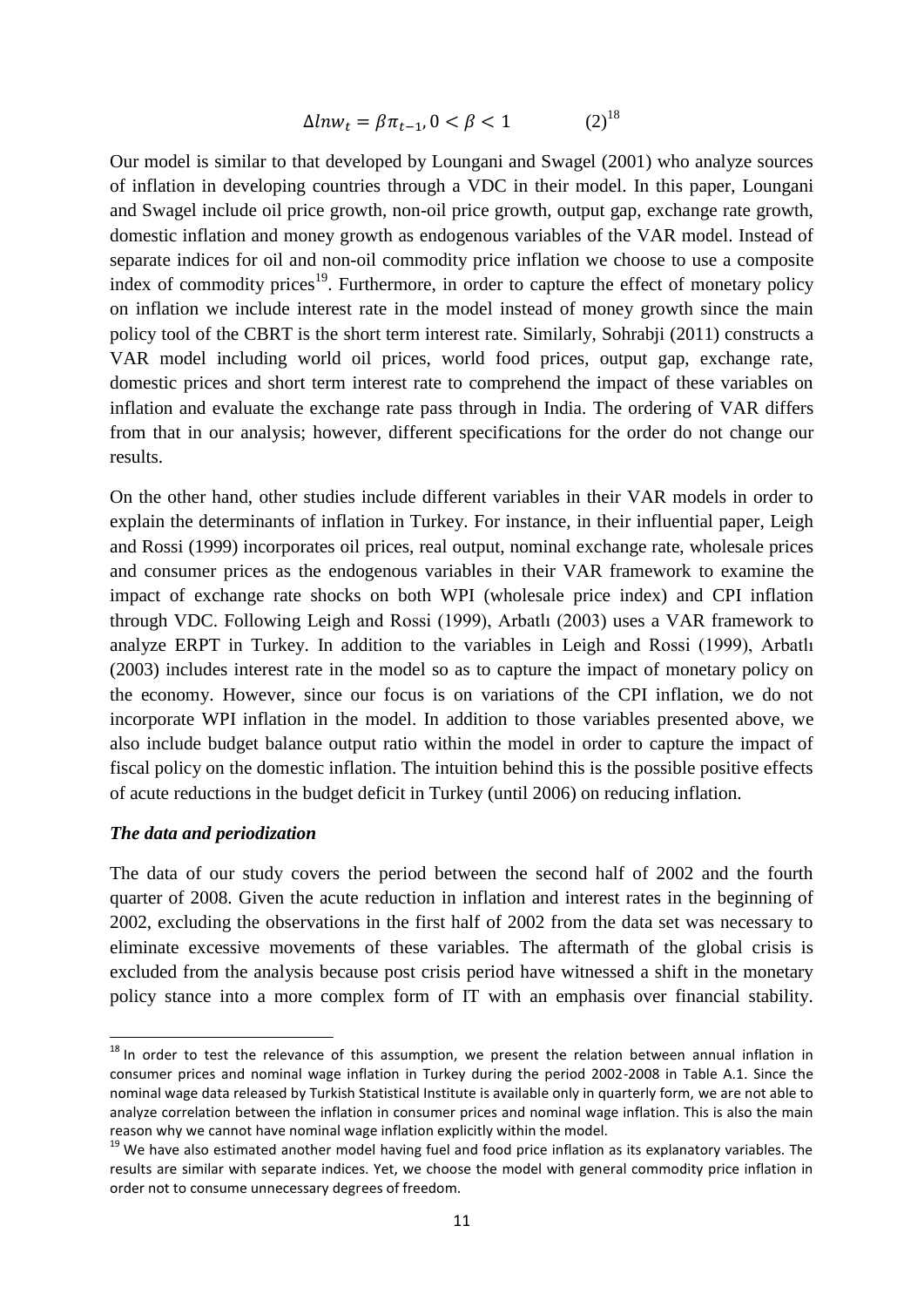Hence, the results presented in this paper are valid only for the underlying period. The differences of monetary policy stances between these two periods, however, are subject to other researches.

The data for domestic inflation (monthly change) is obtained from the CBRT. World Commodity Price Index (WCPI) is obtained from the IMF and we calculate monthly WCPI inflation from this index. In order to eliminate seasonal fluctuations, we used X-12 method for both variables. The output gap is calculated as a proxy to the difference between the seasonally adjusted (through  $X-12$  method) monthly industrial production index (1997=100) released by the Turkish Statistical Institute and the trend industrial production calculated through Hodrick-Prescott filter. Applying the Hodrick-Prescott filter, we used the commonly used smoothing parameter (14400 for monthly data).

Nominal exchange rates are the CBRT's end month indicative exchange rates (\$/TL) at 15.30. In this study we take the exchange rate as the \$/TL since the bulk of reserves of the CBRT is denominated in dollars and the CBRT conducts foreign exchange interventions through its dollar reserves. Moreover most of the commodity prices such as oil prices which are crucial in determining inflation are calculated in terms of dollars which further increases the importance of \$/TL exchange rate. Monthly budget balance (primary balance) data is obtained from the Undersecreteriat of Treasury. Quarterly GDP data released by the Turkish Statistical Institute is used to find an approximation of the monthly data. For this approximation, we assumed a linear relationship between any two quarters. Then we found the budget balance to output ratio and seasonally adjusted it with the X-12 method. Finally, the mean of overnight borrowing and lending interest rate declared by the CBRT is used as the policy instrument influencing the inflation rate in the economy.

## *Estimation Results*

Our model consists of  $\pi_t$ ,  $\pi_t^w$ ,  $y_t^g$ ,  $b_t$ ,  $e_t$ , and  $i_t$ . In order to estimate the model, stationarity properties of all the variables are tested. The results of Augmented Dickey Fuller (ADF) unit root tests are given in Table A.2 in the Appendix. The lags for ADF are chosen automatically according to Schwarz Criterion. Interest rate is reported to be stationary under the hypothesis that it is random walk with intercept only. On the other hand, CPI inflation, WCPI inflation budget balance to output ratio and output gap are stationary no matter what the specification of the random walk is. Under the hypothesis that it follows random walk with intercept, exchange rate is found to be non-stationary. Hence, according to unit root tests all endogenous variables but exchange rates are stationary. Thus, we will use a reduced form VAR for the estimation taking the first difference of the exchange rate<sup>20</sup>.

Since VDC will be used to unveil the separate contributions of the variables to the variations in inflation, the ordering of VAR is important. Using pairwise Granger Causality tests yield

**<sup>.</sup>** <sup>20</sup> We also checked for the situation where interest rate follows random walk with trend and intercept and exchange rate is stationary since the p-value is relatively low (0.09). These specifications do not alter the main findings in a considerable way.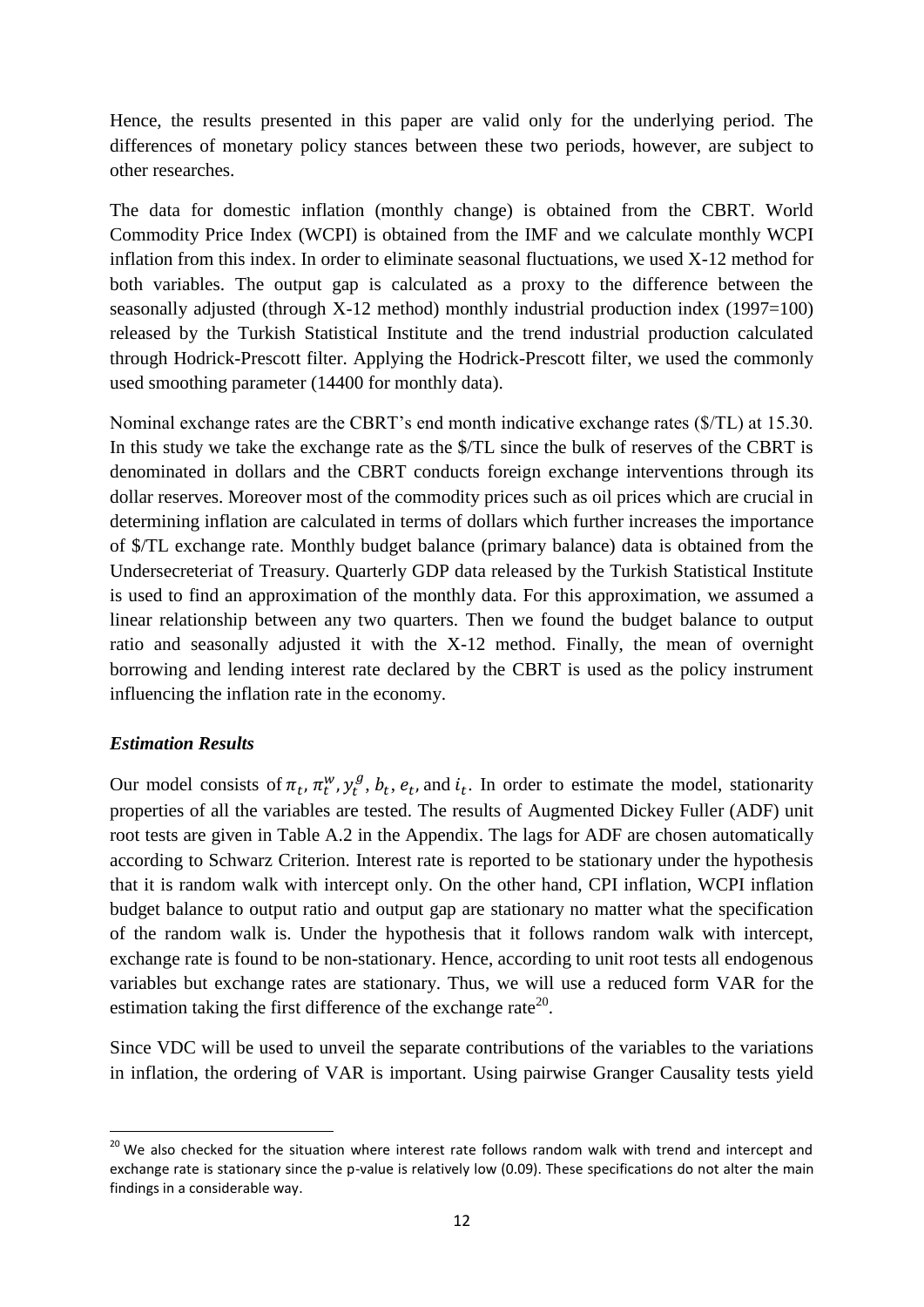mostly ambiguous results<sup>21</sup>. Yet, following the literature and economic theory we make a few assumptions as to the degree of exogeneity of the variables. First, we assume that  $\pi_t^w$  is the most exogenous variable in the model which seems quite reasonable since the domestic factors in Turkey are unlikely to affect world commodity prices in a significant way. Second, following the literature we assume that output gap and exchange rate are more exogenous than monthly inflation. Under these assumptions the estimation results indicate that specification of the ordering of variables does not significantly alter the results. Hence our results given below are robust to different specifications of the ordering. Besides we restricted the model to use a maximum of 6 lags of each variable in order not to consume degrees of freedom given the small size of our sample<sup>22</sup>. Below we depict the estimation results for the VDC of domestic inflation for the following order:  $\pi_t^w$ ,  $e_t$ ,  $b_t$ ,  $i_t$ ,  $y_t^g$ ,  $\pi_t$ . The lag length 2 is chosen automatically according to the Akaike Information Criteria<sup>23</sup>. Moreover, diagnostic tests reveal that estimation results are free from heteroscedasticity and autocorrelation problems. The IRF results are reported in the Appendix.



Figure 4. Variance Decomposition of CPI Inflation

 $21$  In most lags, variables are reported not to Granger cause each other.

<sup>&</sup>lt;sup>22</sup> For 7 lags, we are left with only 26 degrees of freedom which are not adequate for a meaningful econometric analysis.

 $^{23}$  The estimation results do not change in a considerable manner when we include more than two lags in the model. As we include more lags, the contribution of WCPI inflation increases whereas that of CPI inflation decreases.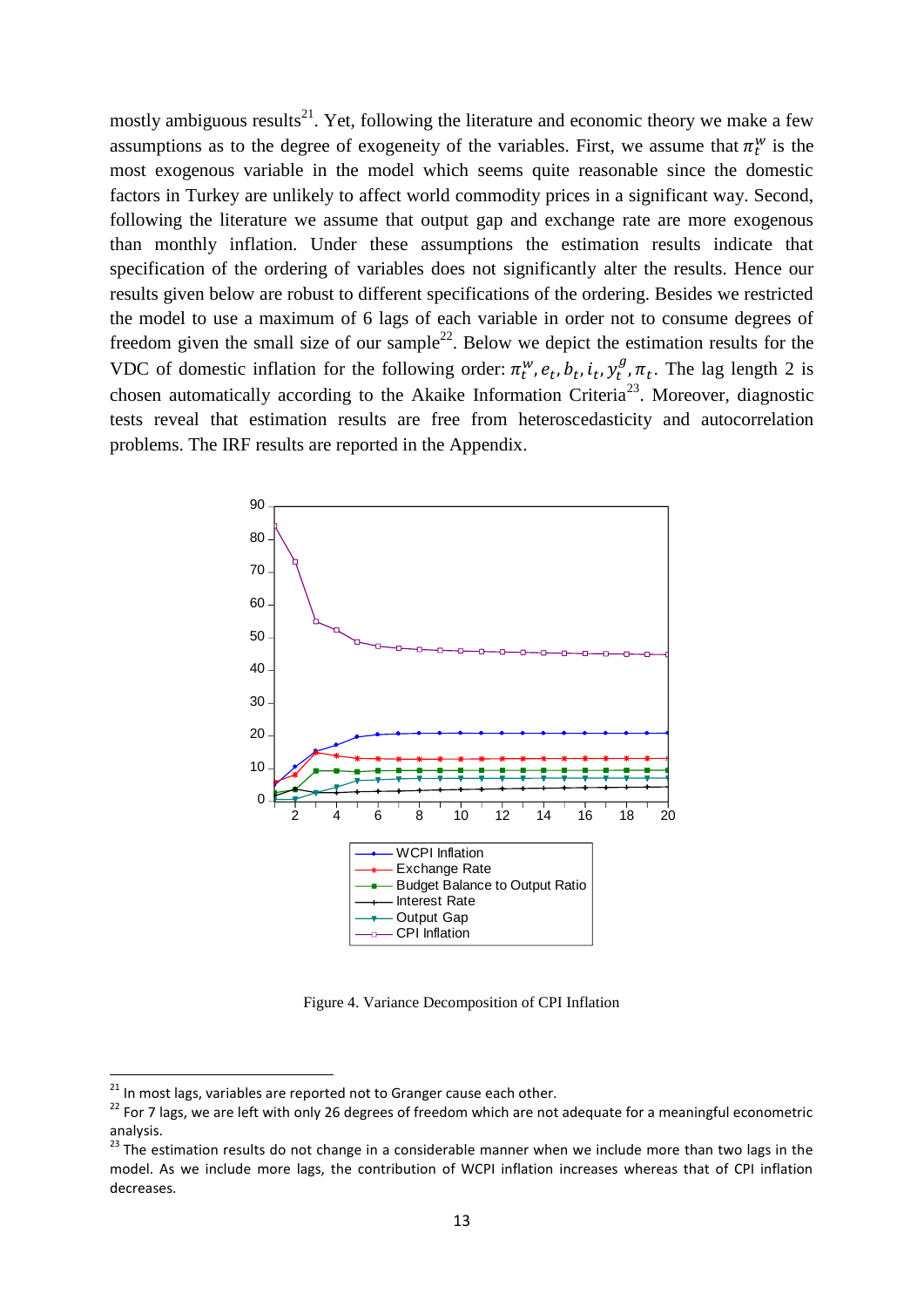Using VDC for inflation, we find the relative contribution of different variables to changes in inflation. According to the evidence, WCPI inflation explains up to 20% of the variations in domestic inflation, while innovations in exchange rate explain up to 13% of fluctuations in inflation. The contribution of budget balance to output ratio is found as approximately 9.5%. On the other hand, output gap explains approximately 7% of the variations in inflation. The contribution of interest rate is quite low: approximately 4%. The rest of the variations is explained by the variations of CPI inflation itself<sup>24</sup>.

Hence, VDC of CPI inflation yields that innovations in the exchange rate and commodity prices are the most important factors in explaining variations in CPI inflation (approximately 33 percent in total) whereas the contribution of the changes in output gap and interest rates play only a subordinate role (nearly 10 percent in total). On the other hand, fiscal side seems to have explanatory power in explaining changes in inflation. Hence the conventional wisdom attaching a major role to demand side factors in determining inflation seems to be irrelevant in the Turkish case where supply side factors such as exchange rate and world commodity prices explain much of the variance in CPI inflation. This analysis is in line with what the CBRT claims in its annual reports with regards to the reasons of overshooting the inflation target as mentioned in the previous section. Given that, however, the idea behind the implementation of IT is undermined considerably. If it is the supply side factors that determine changes in inflation which are typically behind the scope of monetary policy, the reasons behind the implementation of IT which tries to control inflation through measures related with demand side factors remain unclear.

The role of exchange rates as an important source of changes in CPI inflation (seemingly more important than the output gap and interest rates) has two crucial implications. First, it implies that inflation is considerably determined by the variations in the exchange rate which undermines the main tenets of IT. Second and arguably more important for the aim of this study, it may encourage central banks to tolerate appreciation of exchange rates to curb inflation pressures. A sustained appreciation of the domestic currency may decrease the import prices thereby helps the CBRT to achieve its inflation target. Hence, along the lines with what is argued above with regards to developing countries, monetary authorities in Turkey might have benefited from the appreciation of the Turkish lira to contain inflation. In this sense, a considerable part of the success for achieving the targets is very likely to be associated with favorable movements in exchange rates. Yet, whether such trend is policyinduced or not still needs further research. Did the CBRT favor appreciation trend of the lira or has it just treated depreciation and appreciation pressures equally? To shed more light on this issue we now turn our attentions to the interest rate setting behavior of the CBRT through constructing a classical monetary policy reaction function.

<sup>&</sup>lt;sup>24</sup> Most of the variation of CPI inflation is explained by itself as expected. This also reflects the fact that the changes in nominal wages is of great importance in determining inflation. However as we include more lags in the model, the contribution of CPI inflation in explaining variations in itself decreases.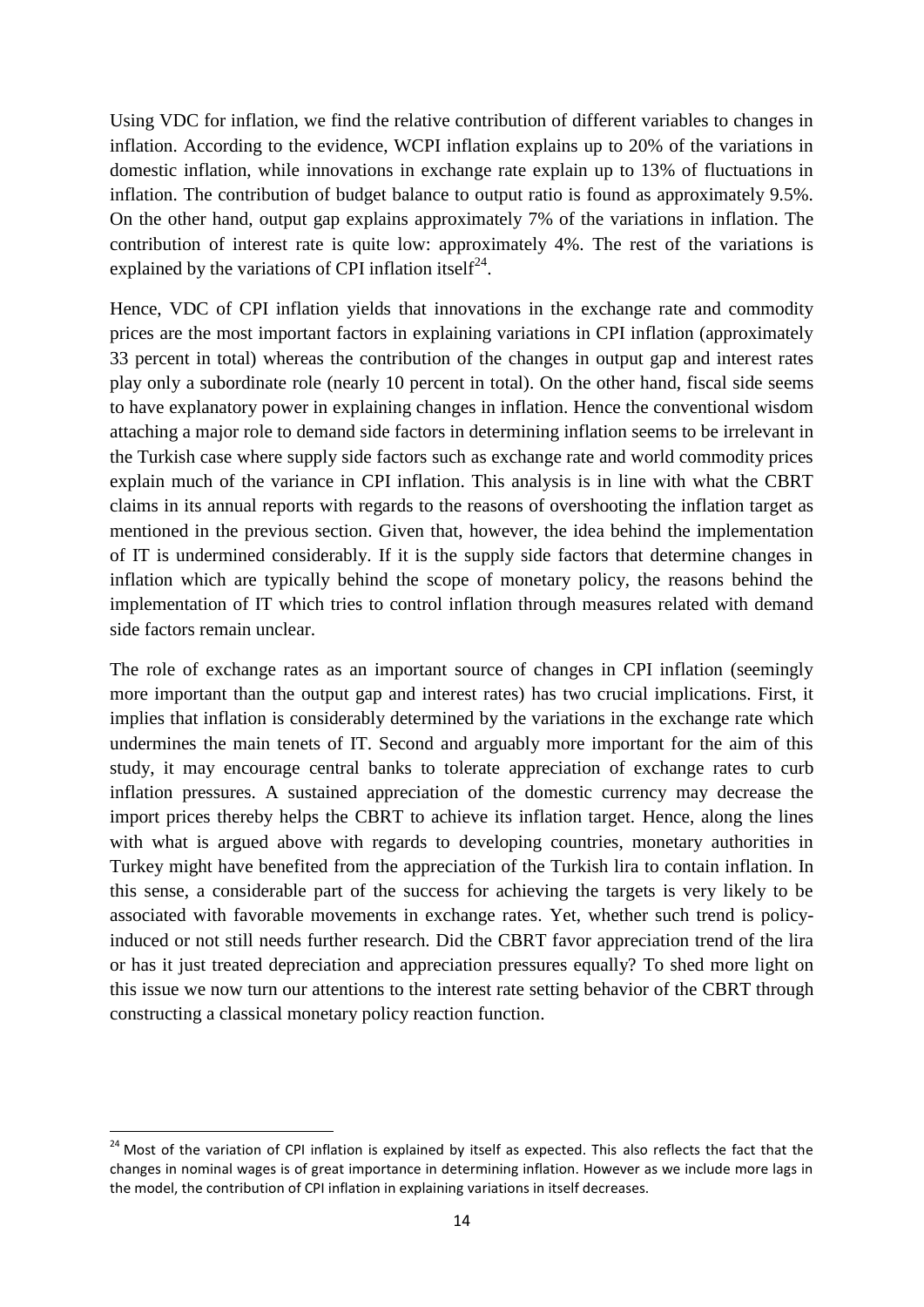## **3. Asymmetric Monetary Policy Stance with Respect to the Exchange Rate**

## **3.1. Asymmetric Behavior in Interest Rate Setting**

Many researches verify that exchange rate is an important concern in monetary policy both for its effects on inflation and on financial stability<sup>25</sup>. In their highly influential paper, Calvo and Reinhart (2000) find that monetary authorities in floating exchange rate regimes exhibit "fear of floating" due to their credibility shortcomings and concerns over financial system. Using data for thirty nine countries, Calvo and Reinhart (2000) document that variability in nominal exchange rate is low and fluctuations in interest rates and level of reserves is high in developing countries relative to developed countries. They claim that, given their higher levels of exposure to external shocks, relative stability of exchange rates in developing countries must stem from deliberate interventions to stabilize the exchange rate. An indicator of this is the co-movement of interest rates and nominal exchange rate. Another indicator is the negative relationship (in two thirds of the cases) between reserves and the nominal exchange rate revealing that "leaning against the wind" is the case (Calvo and Reinhart, 2000).

Similarly, other studies also reveal that monetary authorities respond to exchange rate fluctuations in developing countries. For instance, using a model estimated for Argentina, Brazil, Mexico, Indonesia, Korea and Thailand, Filosa (2001) concludes that monetary authorities strongly responded to exchange rate variations. Accordingly, Mohanty and Klau (2004) report that in most developing countries interest rates are used strongly as a reaction to fluctuations in the exchange rate. On the other hand, Ball (1999) derives the optimal policy rule for the open economy case. His findings indicate that if the monetary authority wishes to minimize the output gap and deviations of inflation from the target, optimal policy instrument is a weighted sum of the interest rate and the exchange rate. This finding is compatible with the implementation of Monetary Conditions Index (MCI) which is used in some IT countries most prominently in Canada and New Zealand<sup>26</sup>.

All of these studies reveal that the monetary authority takes into account the movements in the exchange rate when conducting monetary policy. Nevertheless, they do not mention about the

 $\overline{\phantom{a}}$ 

<sup>&</sup>lt;sup>25</sup> Besides its impact on inflation and financial system, the importance of exchange rates is also evident when one considers the much shorter lag between exchange rate and inflation than that between interest rates and inflation through the aggregate demand relation. After all, any change in the exchange rate may immediately alter the prices of imported goods denominated in domestic currency. This is called as the direct channel by Svensson (1999). Hence, using the direct exchange rate channel, an IT central bank may respond to inflationary shocks very quickly. In this vein, Ball (2000: 5) states that "In open economies, a danger with pure inflation targeting is that policymakers will move exchange rates too aggressively to control inflation. The effect of exchange rates on import prices is the fastest channel from monetary policy to inflation. It works more quickly than the channel through speedups or slowdowns in output. As a result, if policymakers are given a mandate to keep inflation as close as possible to its target, they may respond by moving exchange rates aggressively to offset inflation movements…"

 $26$  For the Turkish case, the evidence presented in Us (2004) suggests that MCI outperforms the simple Taylor rule in that economy stabilizes much more quickly and exhibits less fluctuations under the MCI rule. The advantage of the MCI, according to Us (2004), stems from the fact that implementing a simple Taylor rule in which changes in exchange rate is not taken into account leads to missed opportunities since monetary authority does not act to offset impacts of exchange rate on inflation.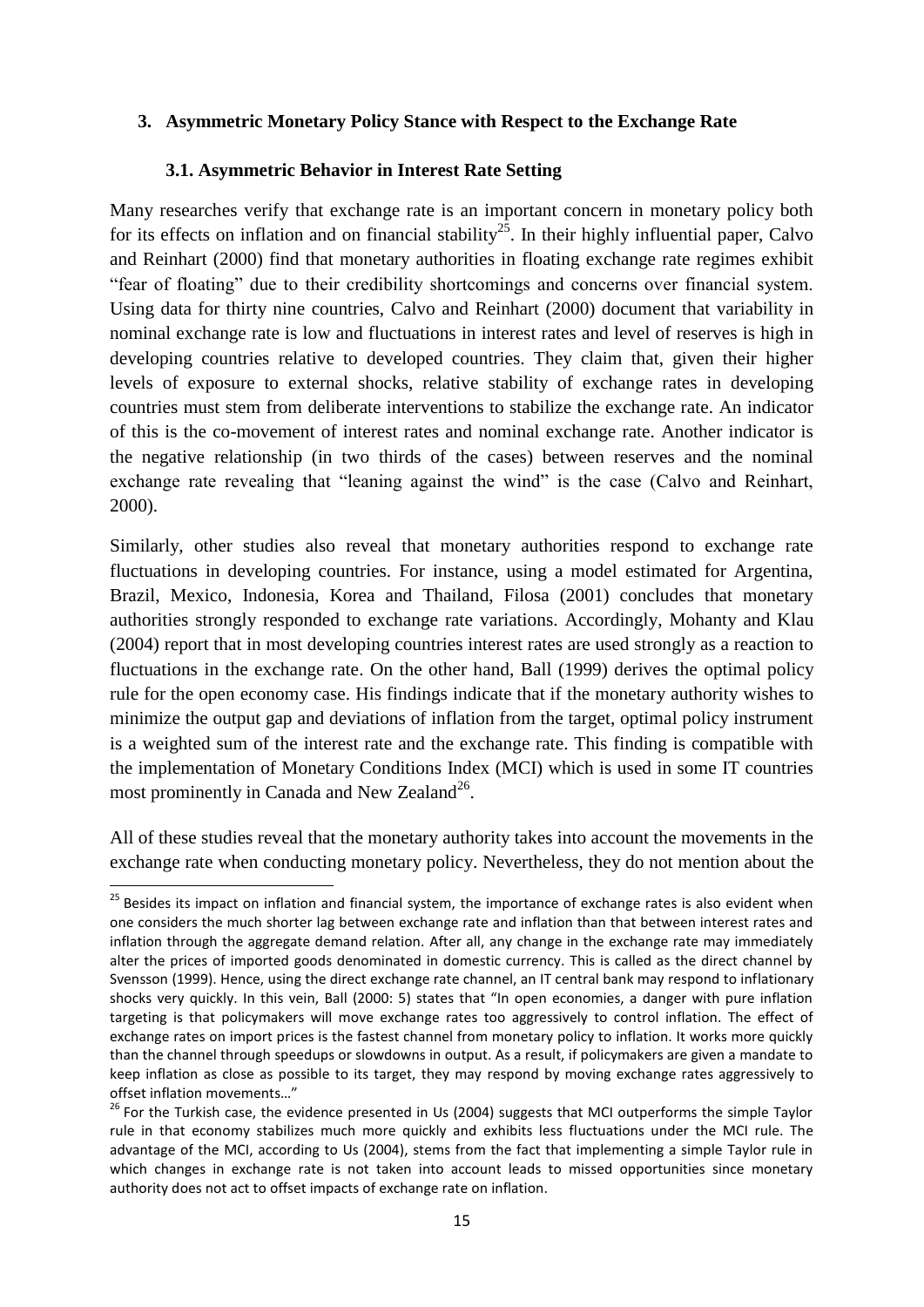asymmetric nature of this policy stance. Yet, as argued in the introduction, IT developing countries may have to resort to appreciation of their currency due to the positive bias between actual inflation and inflation targets. In what follows we test this hypothesis on the basis of the Turkish experience.

## *A VAR model for the asymmetric policy stance of the CBRT*

In this section, we test our hypothesis that the monetary policy stance in Turkey is asymmetric with respect to the exchange rate, tolerating appreciation and fighting against depreciation. For this aim, we hypothesize that the monetary policy reaction function is of the form:

$$
i_t = \alpha_0 + \alpha_1 \, i_{t-1} + \alpha_1 \, (\pi_t - \pi_t^*) + \alpha_2 \, (y_t - y^*) + \alpha_3 \, \Delta e_t \tag{3}
$$

where  $\Delta e_t$  (i.e.  $e_t - e_{t-1}$ ) denotes the change in the nominal exchange rate,  $(y_t - y^*)$  refers to the output gap (i.e.  $y_t^g$ ) and  $(\pi_t - \pi_t^*)$  refers to the inflation gap (i.e. the difference between expected annual inflation at month t and the appropriate value of the target inflation at month  $t^{27}$ ). This model represents an extended Taylor rule through which the impact of exchange rates on monetary policy decisions is captured. Monetary authority increases interest rate in case of an increase in exchange rate (depreciation), output gap and inflation gap and decrease the policy rate if these variables decrease. On the other hand, it avoids excessive movements of the interest rate (interest rate smoothing), hence the presence of lagged interest rate in the model.

Our perception about the monetary policy reaction function resembles to that of Aizenman, Hutchinson and Noy (2008). The difference lies in the fact that instead of an exchange rate difference variable, they include an index to incorporate the impact of all external factors in their setting of monetary policy reaction function. Using this model they conclude that both IT and non-IT central banks in developing countries respond to real exchange rate in their monetary policy decisions via their control over short term interest rates. On the other hand, in order to reveal that central banks in developing countries respond strongly to changes in exchange rate, Filosa (2001) and Klau and Mohanty (2004) use a very similar model. The difference is that they include the change in the real (not nominal<sup>28</sup>) exchange rate and the one lagged term of it (for the latter study).

For the Turkish case, a similar model is constructed by Akçağlayan and Civcir (2010). Using IRF and VDC they demonstrate that the CBRT responds to changes in the exchange rate through interest rates. However, their model suffers from the specification of the endogenous variables. Following Hammermann (2005), they use a real exchange rate gap variable -the difference between the exchange rate and the trend exchange rate at time t- instead of a difference exchange rate variable. Moreover, they take the inflation gap as the difference

 $27$  Construction of the targeted inflation at a given time is given in the appendix.

<sup>&</sup>lt;sup>28</sup> We also run a regression with the real exchange rate yielding very similar results. However, we assume in this study that monetary authority in Turkey takes into account changes in the nominal exchange rate while conducting its operations. Hence the benchmark model incorporates nominal exchange rate variations.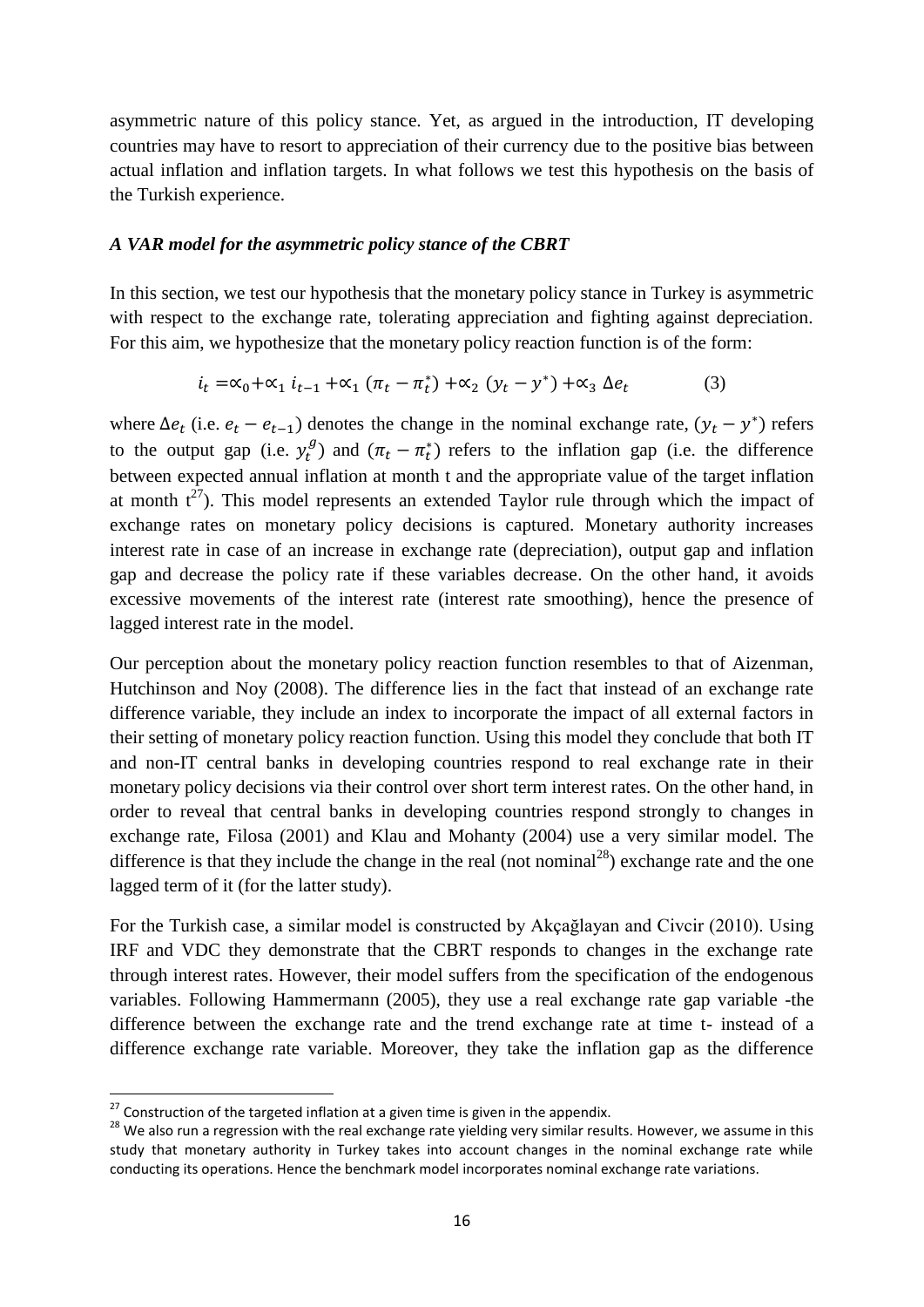between actual inflation and trend inflation neglecting the inflation targets. In order to find the causes of interest rate changes, on the other hand, Cömert et. al (2010) construct a very similar model to our model. The difference lies in that they include a US interest rate variable in order to incorporate external developments in the model. Yet, given the empirical result that the international interest rates might or might not have played a role in the policy interest rate decisions of the CBRT, this difference does not seem to be substantial.

All of these studies analyze the role of exchange rates in the monetary policy reaction function of central banks in developing countries. However, the model given by equation (3) does not give information as to the different response of interest rate to depreciation and appreciation. In this sense, Galindo and Ros (2008) develop a model to capture the asymmetric response of Banco de Mexico to changes in the exchange rate in their model<sup>29</sup>. In their model, the finding that the coefficient of the depreciation variable is statistically significant whereas that of the appreciation variable is not signifies the asymmetric nature of interest rate setting behavior of the central bank. However, the method of Galindo and Ros (2008) is likely to suffer from at least two major deficiencies. First, it is mainly based on the assumption that notorious PPP theorem holds in the long run. However there are a lot of disputes over this theorem. Especially it is not easy to digest the idea that it holds in developing countries. Furthermore, the equation (4) used by Galindo and Ros (2008) can most likely suffer from omitted variable case which can lead to unreliable biased coefficients. For example even if we assume those variables which are included in a very simple conventional central bank reaction function as described by Taylor (1993), it becomes clear that the regression in equation (4) most likely suffer from the omitted variable case.

In order to overcome these problems existing in this method, we modify the monetary policy reaction function defined by equation (3) in the following sense: in order to investigate whether the interest rate decisions of the CBRT is taken in an asymmetric manner with respect to exchange rate movements, two variables are defined representing depreciation and appreciation of the exchange rate respectively without resorting to the PPP hypothesis:

$$
x_t^+ = \max(\Delta e_t, zero)
$$
  

$$
x_t^- = \min(\Delta e_t, zero)
$$

Then a VAR model, including  $x_t^+, x_t^-, y_t^g, i_t$  and  $\pi_t^{g_{30}}$ , ordered according to their exogeneity (from most exogenous to most endogenous), is estimated  $31$ . IRF analysis then is used to make inferences about the asymmetric policy stance of the CBRT.

$$
R_t = \beta_0 + \beta_1 U_t^+ + \beta_2 U_t^- + \beta_3 R_{t-1} + e_t
$$
 (4)

 $29$  They estimate an interest rate regression by using the regression equation:

where  $U_t^+$ and  $U_t^-$  stands for depreciation and appreciation of the exchange rate respectively. <sup>30</sup>  $y_t^g = (y_t - y^*)/y_t$ ;  $\pi_t^g = (\pi_t - \pi_t^*)$ .

<sup>&</sup>lt;sup>31</sup> Actually, since we will use IRF analysis the VAR is estimated with  $abs_x \tau_t = |x_t| \forall t$  in order to investigate the impulse response of interest rate to a positive one standard innovation in appreciation variable.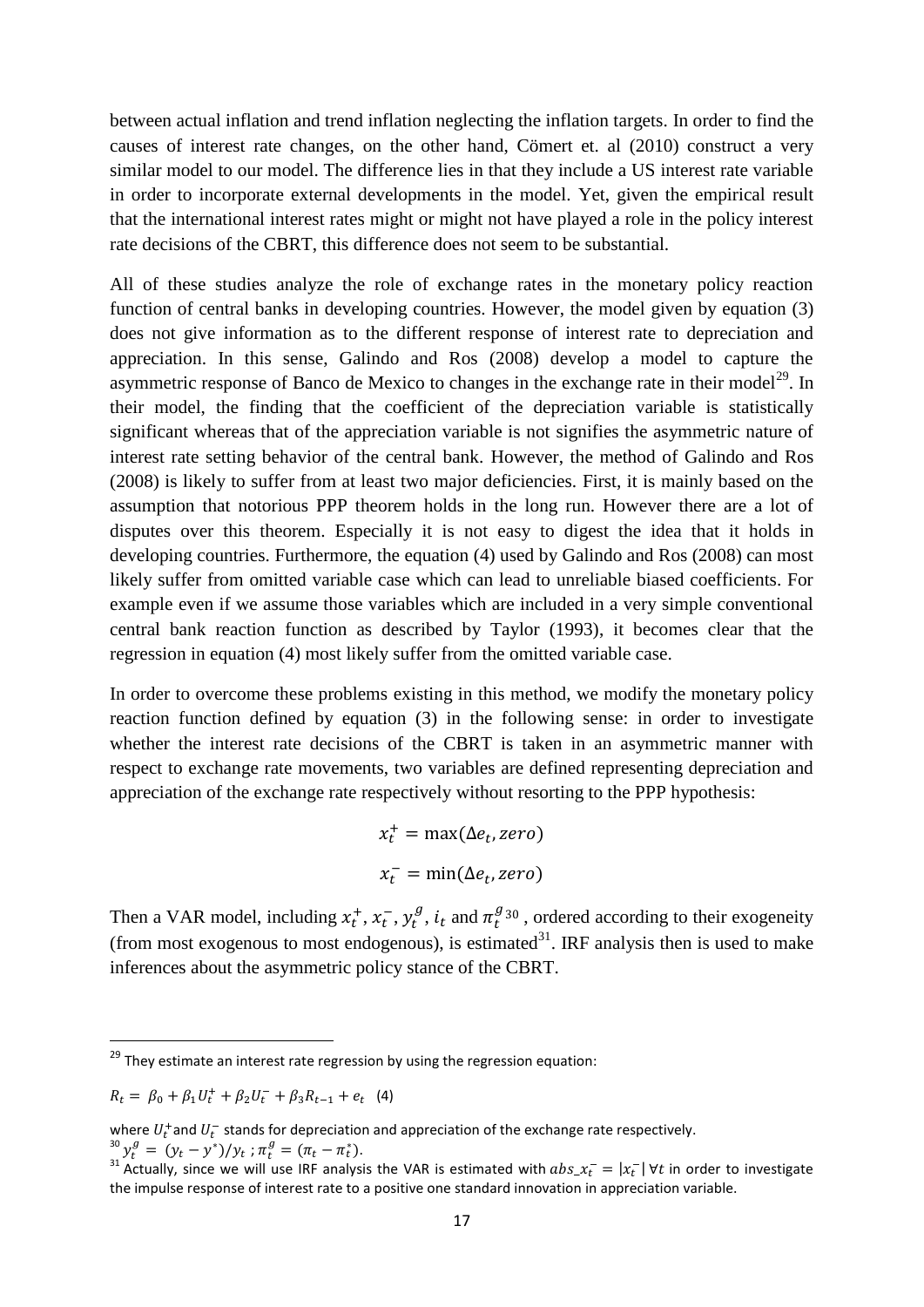#### *Estimation Results*

**.** 

Now, we will analyze the IRF of the interest rate to make inferences about the relative contributions of  $x_t^+$  and  $x_t^-$ , on the interest rate decisions of the CBRT. IRF enables us to trace the response of the interest rate to one unit shocks in other variables so that we can analyze the relative contribution of  $x_t^+$  and  $x_t^-$  on interest rate decisions. The results of the unit root tests given in the appendix imply that all variables are stationary.

The ordering of VAR is important for IRF analysis; hence we apply pairwise Granger Causality tests to each variable. Granger Causality tests presented in Table A.3 in the appendix yields that up to sixteen lags  $x_t^+$  Granger causes  $i_t$ , whereas the reverse is not true. Up to four lags  $i_t$  Granger causes  $x_t^-$ , and the converse is not true. Accordingly, up to ten lags,  $x_t^+$  Granger causes  $x_t^-$  with the reverse again being not true. Hence,  $x_t^+$  is more exogenous than  $i_t$  and  $i_t$  is more exogenous than  $x_t^-$ . In order to make further restrictions about the specification of the order of variables in the model we make the following assumptions. First, in line with our presumption in the first model, we assume that  $x_t^+$  and  $x_t^$ and  $y_t^g$  are more exogenous than  $\pi_t^g$ . Second, according to the Granger Causality results, we assume that the order of exogeneity is such that  $x_t^+, i_t, y_t^g$ . Hence, we are left with four specifications for the order of  $VAR^{32}$ . Using the first ordering, we estimate the VAR model and depict the IRF of the interest rate below for 2 lags which is determined by the Akaike Information Criteria. The VDC of interest rate is also found and given in Figure A.2 in the Appendix.



Figure 5. Impulse response of the interest rate to shocks in  $x_t^+$  and  $x_t^-$ 

Following the shocks, the interest rate increases within the first three months as a result of a one unit shock in  $x_t^+$ . However, the response of the interest rate to a shock in depreciation variable is much greater than that to a shock in the appreciation variable. Indeed, one unit increase in the appreciation variable does not seem to have a considerable impact on interest rate decisions of the CBRT as Figure 5 indicates. Thus, the impact of a unit increase in depreciation on  $i_t$  is evidently much more significant indicating that monetary authority

<sup>&</sup>lt;sup>32</sup> Namely: 1-)  $x_t^+$ ,  $y_t^g$ ,  $i_t$ ,  $x_t^-$ ,  $\pi_t^g$ ; 2-)  $x_t^+$ ,  $i_t$ ,  $y_t^g$ ,  $x_t^-$ ,  $\pi_t^g$ ; 3-)  $x_t^+$ ,  $i_t$ ,  $x_t^-$ ,  $y_t^g$ ,  $\pi_t^g$ ; 4-)  $y_t^g$   $x_t^+$ ,  $i_t$ ,  $x_t^-$ ,  $\pi_t^g$ .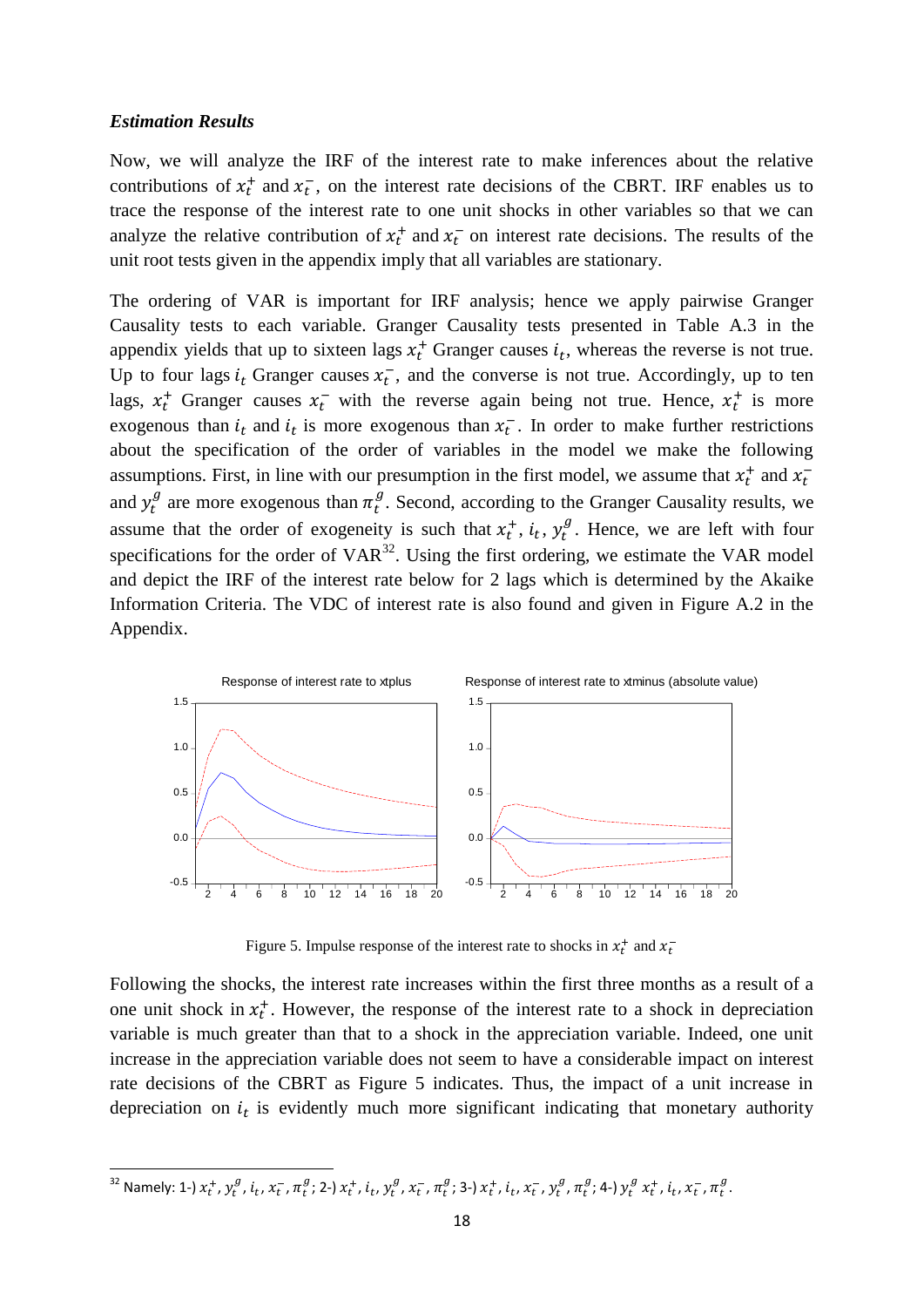adjusts interest rates in response to changes in the nominal exchange rate in an asymmetric way.

This finding is not without any reservation and a caveat seems to be necessary at this juncture. Exchange rate depreciation is not the most dominant factor of interest rate decisions. One striking fact is the dominance of interest rate smoothing tendency of the CBRT during the period. VDC of interest rate (given in Appendix) yields that interest rate is the dominant factor in explaining variation in itself, possibly an inevitable consequence of interest rate smoothing tendency. In their paper, Cömert et. al (2010) present econometric evidence to verify their argument that interest rate smoothing was the main tendency of the CBRT between 2002 and 2008 and that the CBRT did not respond to changes in output, however it slightly responds to the movements in the exchange rate. According to the authors, interest rate smoothing was a consequence of the quest for a predictable policy environment through which the confidence of international investors is retained. Hence a gradual movement of interest rates in response to developments in the economy was perceived as necessary for the CBRT in order to assure financial stability and maintenance of capital inflows. Yet, besides the interest rate smoothing tendency, the asymmetric nature of interest rate decisions is apparent from the econometric evidence as Figure 5 depicts.

The test results are robust to other specifications: with all other orderings the impulse response functions of the interest rate are very similar. Moreover, different lag specifications (up to 6 lags) do not distort the asymmetric response of interest rate to exchange rates<sup>33</sup>. To further increase the robustness of our analysis, we replicate the same procedure with new variables  $w_t^+$  and  $w_t^-$  defined as:

$$
w_t^+ = \begin{cases} \Delta e_t & \text{if } \Delta e_t > 0.02 \cdot e_{t-1} \\ 0 & \text{otherwise} \end{cases}
$$
\n
$$
w_t^- = \begin{cases} \Delta e_t & \text{if } \Delta e_t < -0.02 \cdot e_{t-1} \\ 0 & \text{otherwise} \end{cases}
$$

Hence, now we assume that monetary authority takes into account only the changes bigger than two percent of the existing exchange rate. This assumption seems to be more realistic since monetary authority may remain irresponsive to small deviations of the exchange rate. The Granger Causality tests and the VAR analysis give quite similar results with the new variables as Figure 6 indicates. However, the findings of the model with the new variables suffer from degrees of freedom problem<sup>34</sup>. Hence, we take the model with  $x_t^+$  and  $x_t^-$  instead of that with  $w_t^+$  and  $w_t^-$  as the benchmark case.

1

 $33$  A VAR model with the first difference of interest rate is also estimated in case the interest rate follows a random walk with trend. Actually, this may happen due to acute reductions in interest rate until the first half of 2004 although there is not an observable trend after 2004. The results with the new variable, again, clearly reveal the asymmetric nature of the policy stance; however the R-squared in the new regression remains low as expected. Hence, we stick into the model with the interest rate and not its first difference.

 $34 \, w_t^+$  takes a positive value only 16 times whereas  $w_t^-$  takes a negative value only 23 times with other observations remaining zero.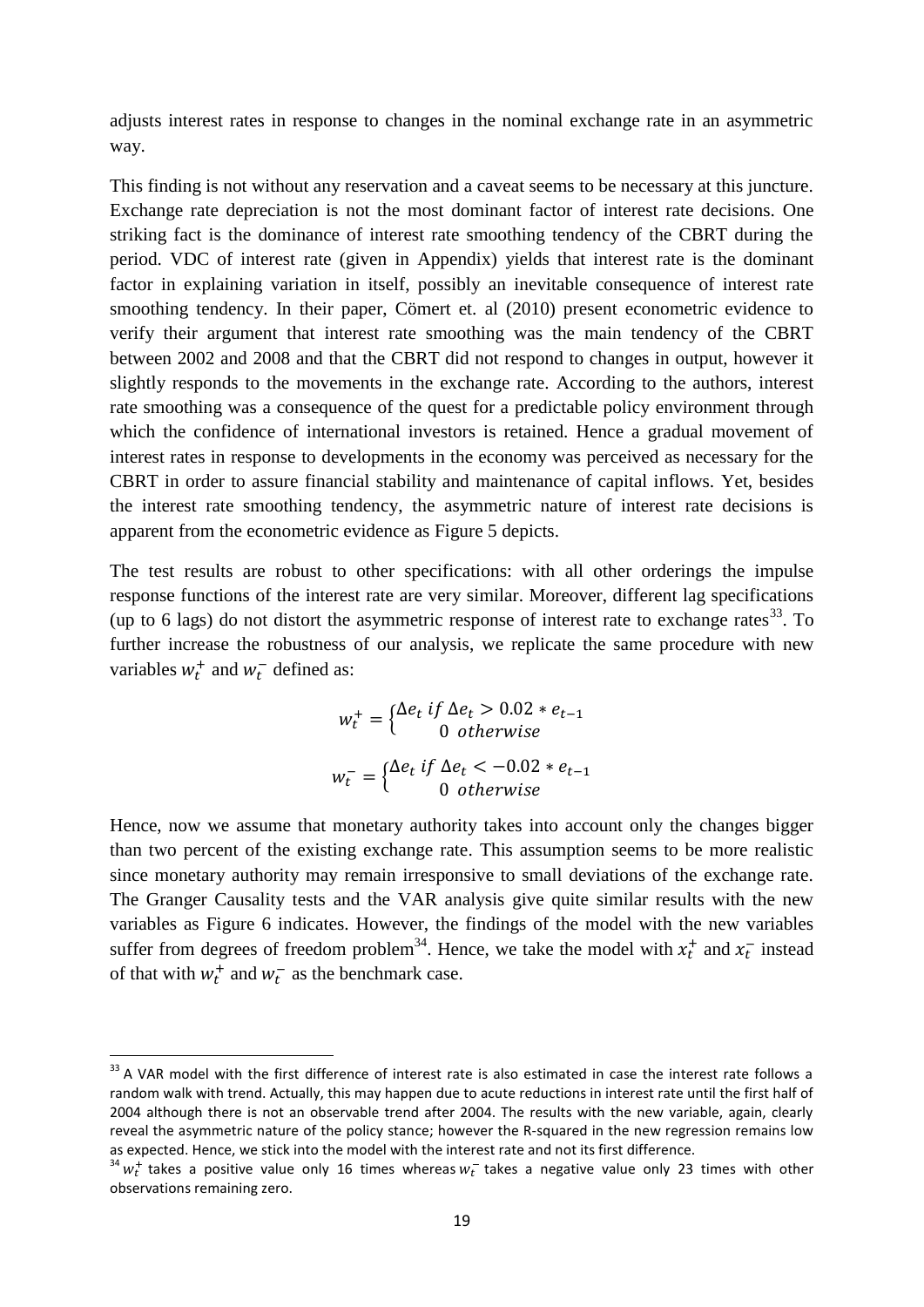

Figure 6. Impulse response of the interest rate to shocks in  $w_t^+$  and  $w_t^-$ 

Asymmetric exchange rate policy stance of the CBRT does not only consist of its decision on interest rate. The Bank also exhibits an affirmative approach towards appreciation in its operations in foreign exchange market as the next subsection discusses.

## **3.2 Asymmetric Behavior in Foreign Exchange Market**

**.** 

During the period under investigation, foreign exchange purchases are perceived by the CBRT as not to influence the value of exchange rate which is said to be determined by market forces (CBRT, 2004; Akıncı et. al 2005b). This is presented as the main reason why most of the purchases are made as auctions the terms of which are pre-announced. The CBRT claims that the aim of purchases is not affecting the level of exchange rate but rather to increase foreign exchange reserves, the abundance of which is important for the sake of the Turkish economy due to the need for a safety measure in case of an external shocks, for an increase in confidence to the economy, for resources to make the payments of the treasury and for clearing the high cost worker remittances from the CBRT's balance sheet (CBRT, 2006).

With regards to the impact of foreign exchange sales and purchases on the level of exchange rate, however, using descriptive statistics<sup>35</sup> indicate that sale operations are important in affecting the level and volatility of the exchange rate while purchase operations are not found to have a considerable role in explaining changes in the exchange rate. It is clear, from the Table A.4 that purchase interventions do not change the level of exchange rate in a notable way <sup>36</sup>. Hence, it can be argued that the impulse behind purchase interventions is to accumulate foreign exchange reserves rather than reverse the appreciation trend of the lira. On the other hand, aggressive purchase operations of the CBRT in the midst of the increased

 $35$  Due to a very small sample (13 purchase and 3 sale operations above 100 million U.S. dollars), using econometric analysis is not possible.

<sup>36</sup> Two situations, namely interventions carried out at 25.09.2003 and 09.03.2005, seem to be exception as the exchange rate exhibited a considerable depreciation after the first month of the intervention. However, for the first case, comparing the level of exchange rate after intervention (1.35) and before intervention (1.33) yields that exchange rate simply returned approximately to its previous level, presumably not as a consequence of the intervention. In the second case, depreciation trend of the exchange rate commenced much after the intervention carried out. At October 9 exchange rate was 1.38 and it gradually increased to 1.48 until October 25. This reveals that depreciation may not be the result of the intervention but rather other factors are responsible for this trend.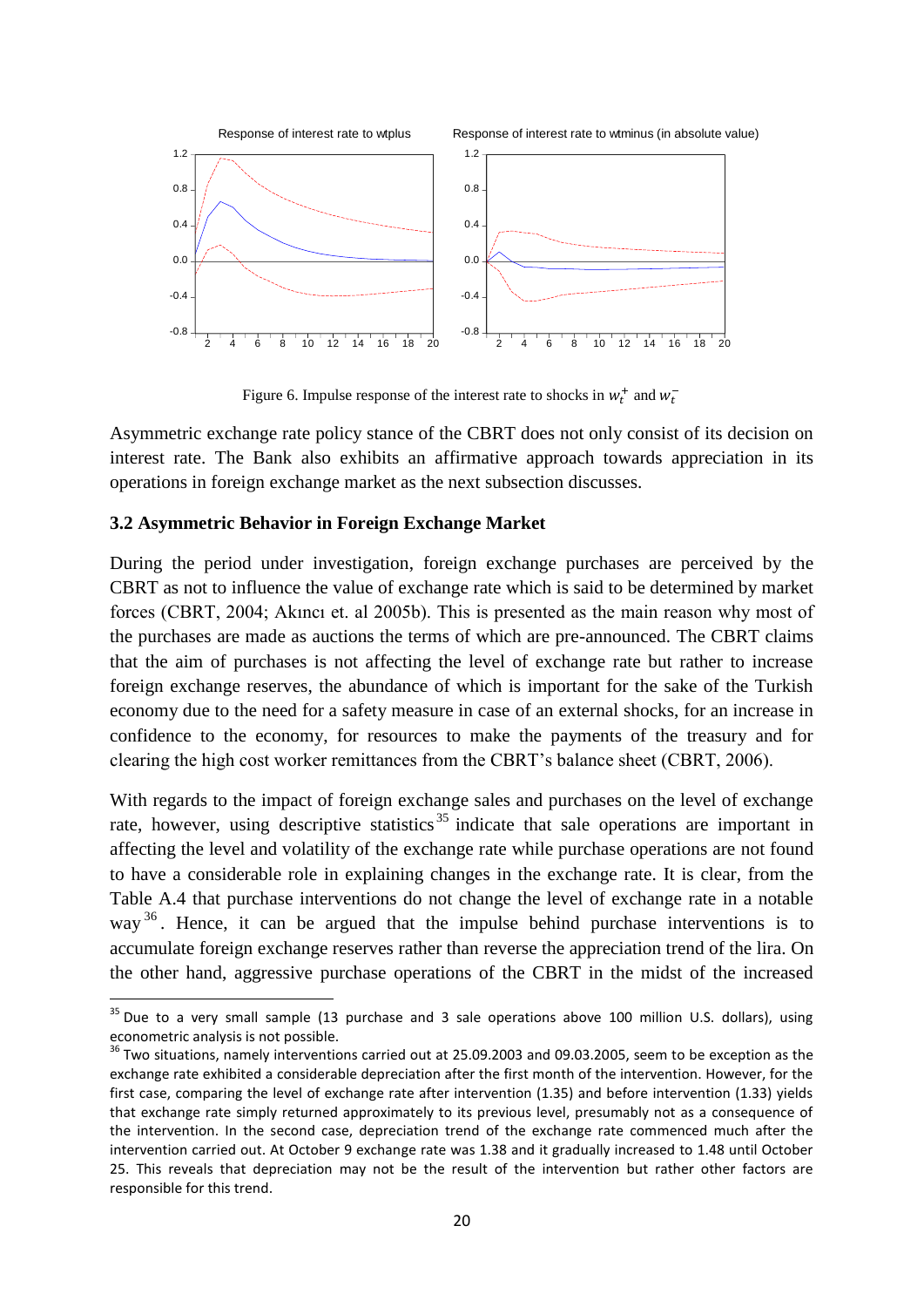financial fragilities in May and June 2006 reversed the depreciation trend with an immediate and acute appreciation of the lira as can be seen from Table A.4.

The changes in the level of daily foreign exchange purchases of the CBRT through auctions can also be considered as a way to intervene in the foreign exchange market. As can be seen from Table A.5, the asymmetric nature of the CBRT with respect to exchange rate is valid in this case as well in the sense that decreases in the level of foreign exchange purchased in the auctions are always preceded by a substantial depreciation of the exchange rate whereas increases are loosely related with appreciation. This finding again suggests that the foreign exchange purchases of the CBRT are to a great extent associated with the purpose of accumulating reserves  $37$  and that whenever a depreciation trend is observed the CBRT subordinates this goal in order to refrain from depreciation.

Hence, it is apparent that the nature of foreign exchange interventions in this period is compatible with the asymmetric nature of the exchange rate policy of the CBRT. Capital inflows into Turkey during these years have been so intense that foreign exchange purchases of the CBRT have never hindered the appreciation trend of the lira whereas whenever the signals of permanent depreciation are observed, the CBRT responded immediately.

# **4. Policy Implications and Concluding Remarks**

Thus far, using descriptive and econometric methods, we have shown two interrelated findings. First, the main determinants of inflation in Turkey are supply side factors such as commodity prices and exchange rates. Second, the monetary policy of the CBRT between 2002 and 2008 was asymmetric with respect to the exchange rate in that all of the interventions in the form of both sales and purchases into the foreign exchange market, foreign exchange purchase auctions of the CBRT and its interest rate decisions exhibited a tendency for appreciation of the Turkish lira. Is the asymmetric policy stance peculiar to Turkey or does IT itself incorporate such a tendency in developing countries? As we have seen, exchange rate appreciation has happened in most of the IT developing countries in the recent period. Although to have much more conclusive results, more researches are needed in this area, due to the importance of supply side factors in determining inflation in developing countries which have been documented by many studies mentioned in the previous sections, most likely, the asymmetric nature of exchange rate policy under inflation targeting regimes in developing countries are not peculiar to the Turkish case.

If central banks in developing countries have had a tendency of tolerating appreciation of their currencies, as that in Turkey, what might be the cause behind such a policy stance? The first reason behind the inclination towards an asymmetric policy may be the ineffectiveness of the monetary authorities in developing countries to curb inflation which is mostly related with external factors such as commodity prices. These central banks may have a tendency for appreciation in order to compensate the negative effects of other external shocks on domestic

<sup>1</sup>  $37$  In fact, increases and decreases in foreign exchange purchases is closely related with increases and decreases in capital inflows. As Table A.5 indicates, most of the increases in purchases happened when capital inflows increase relative to the previous month whereas the CBRT decreased its purchase level through auctions when capital inflows decrease.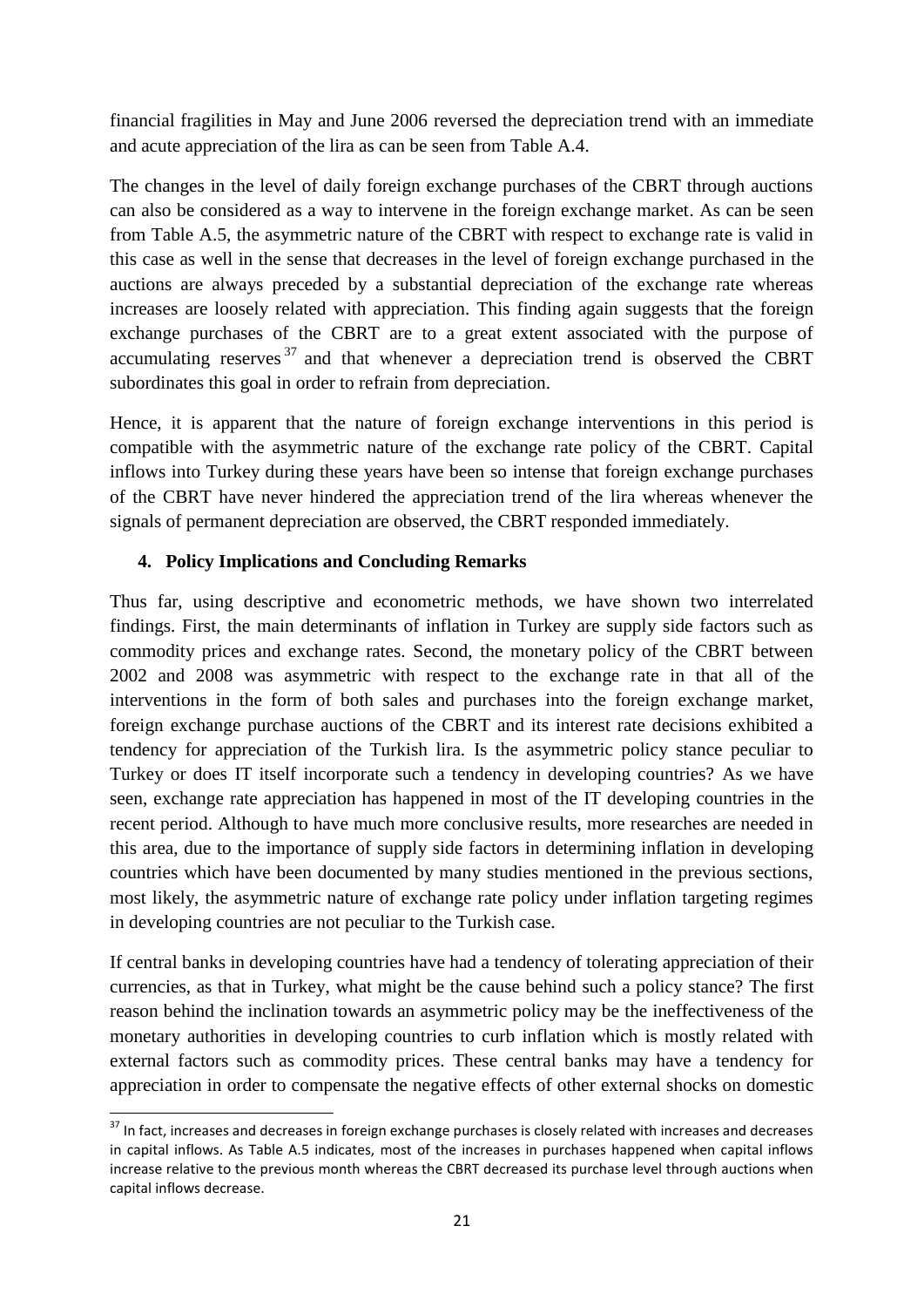inflation. Second, stickiness in non-tradable goods' prices in developing countries also hinders the effectiveness of monetary policy in its combat with inflation. Conventional approach to IT extensively focuses on the experience of advanced countries where credibility problems are less repressive compared to developing countries. In this respect, Kumhof (2000) show that under imperfect credibility of the inflation target in a small open economy where non-tradable goods' prices are sticky, the monetary authority is forced to reduce the level of depreciation through a tight monetary policy so as to meet the target. This is because non-tradable goods prices remain higher than the targeted inflation due to the public perception that sustaining a low CPI is not sustainable (Kumhof, 2001). As a consequence, Kumhof (2001) claims that monetary tightening to reduce exchange rate depreciation is the endogenous policy response in the presence of non-tradable goods' price stickiness. Hence, lack of credibility is, in a way, offset by the exchange rate increasing (depreciation) more slowly than CPI (Kumhof, 2000). Third, the bottlenecks in the usual monetary transmission mechanism which are mostly peculiar to developing countries also restrict the capability of monetary policy to affect the real economy<sup>38</sup>. In such an environment where most of the inflationary developments are beyond what monetary authority can affect, appreciation of domestic currencies emerges as an indispensable outcome of the main aim of reaching the inflation targets.

Taking into account these constraints in restraining inflation and given that the supply side factors are the most prominent determinants of inflation in developing countries, IT central banks may be, in a way, forced to resort to exchange rate movements so as to hit their inflation target. In other words, what the central bank could not do is left to an upward trend (appreciation) of the real exchange rate<sup>39</sup>. We consider this policy stance under inflation targeting regimes in developing countries as "an asymmetric exchange rate peg". In this sense, it is very likely that IT is almost the equivalent of a crawling peg regime in developing countries.

Exchange rate appreciation, on the other hand, does not happen without its costs. Since exchange rate appreciation is directly related to massive capital flows IT central banks have taken a positive stance toward capital inflows. An increase in capital flows leads to the appreciation of their currencies. Many economists and central banks seem to have forgotten very quickly the lessons of the currency crises of the 1990s related to massive capital flows and, in relation to this, exchange rate movements<sup>40</sup>. The recent history of Mexico 1994, Turkey 2001, Argentina 2001 and Asian crisis 1997 has shown their devastating impacts on developing economies. In this vein, Frenkel and Taylor (2006) render a persistently strong

<sup>&</sup>lt;sup>38</sup> See Mishra and Montiel (2012) and Mishra, Montiel and Spiliembergo (2010) for a detailed discussion on the causes of bottlenecks of monetary transmission mechanism in developing countries.

<sup>&</sup>lt;sup>39</sup> In this context, arguably the most explicit statement from a central bank (though non-IT) about the role of exchange rate to curb inflation is made by Monetary Authority of Singapore (MAS) in its exchange rate policy report. In this report MAS states that "…MAS has found the exchange rate to be the most effective instrument to keep inflation low. Other possible intermediate targets, in particular interest rates, are less effective in influencing real economic activity and domestic inflation outcomes" (MAS, 2001: 17).

 $40$  See Kaminsky et. al (1998) for a detailed literature review of the indicators of currency crises. The level of real exchange rates emerges as a significant indicator in many studies.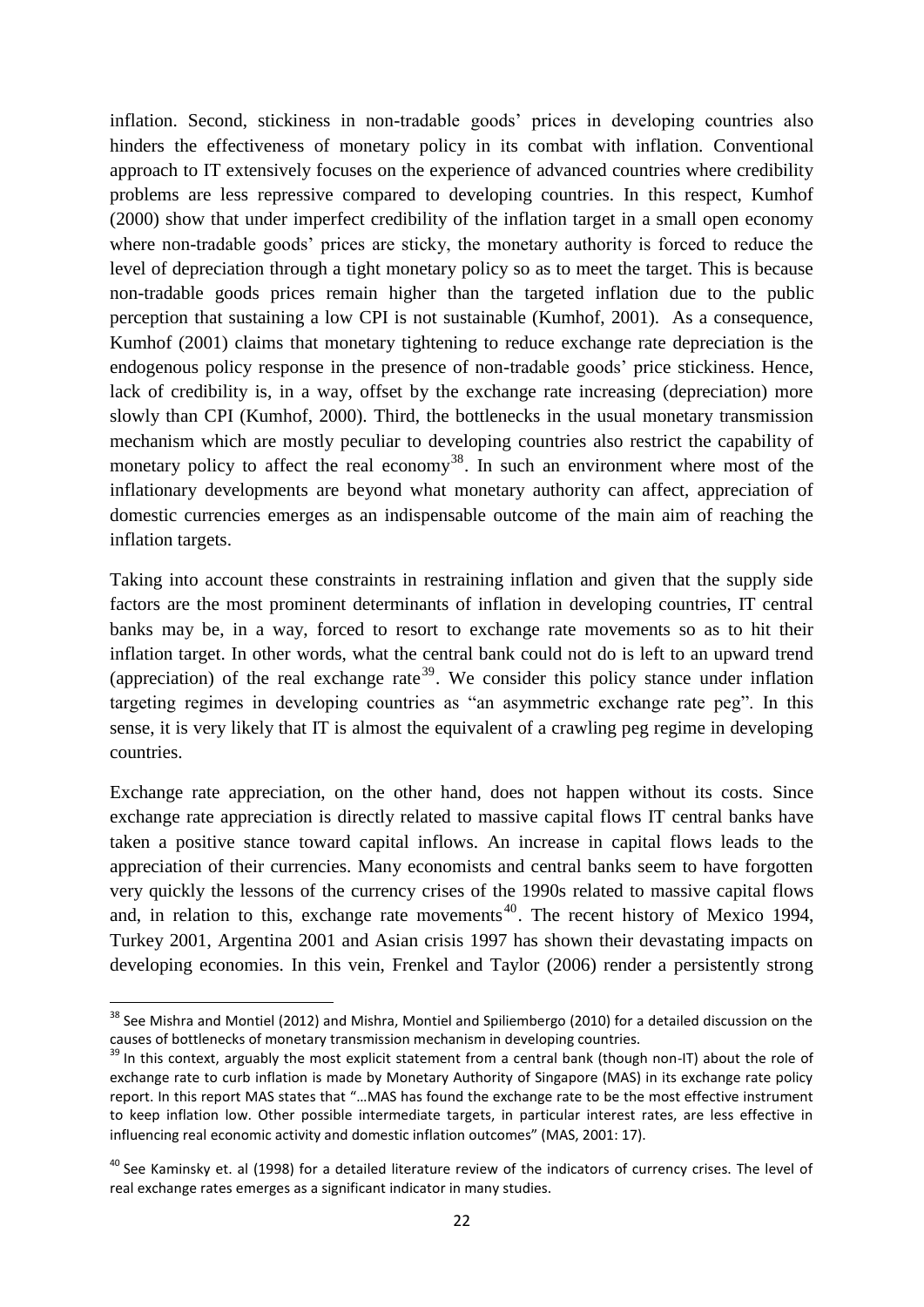exchange rate as an invitation to disaster due to destabilizing capital flows it brings with and its malign side effects on resource allocation and prospects for development.

Under free capital mobility a significant reversal of capital flows can be very costly. IT seems to contribute to the ignorance of dangers faced by developing countries. In fact, some formal models with imperfect credibility of low inflation target support this idea. For example, using a model of a small open economy with sticky non-tradable goods prices, Kumhof (2000) shows that central banks are forced to reduce the rate of currency depreciation through a tight monetary policy in order to reach their inflation targets. The model suggests that, at the end of the period, this brings about large current account deficits which may cause the collapse of the currency. Similarly, Kumhof et. al (2007) document that inflation targeting regime is also vulnerable to speculative attacks as opposed to claims of the proponents of this regime. <sup>41</sup>

In addition to the systemic threads it poses in developing countries, empirical studies suggest that real exchange rate appreciation is harmful for the economic growth in developing countries. In fact, there is a vast literature still growing on the long term growth-related impacts of exchange rate undervaluations in developing countries. For instance, Razmi et. al (2009) indicate that undervaluation of real exchange rates is a driving factor for investment growth. On the other hand, Rodrik (2008) report that undervaluation stimulates economic growth in developing countries. This effect is due to the favorable impact of sustained undervaluation on the profitability of tradable sector which typically suffers disproportionately from institutional weaknesses and market failures (Rodrik, 2008: 404). A real depreciation increases profitability in investing tradable sector and the ensuing reallocation of sources between sectors boost productivity growth through a structural change. Frenkel and Rapetti (2008) illustrate the nexus between competitive exchange rate and economic growth on the basis of Argentinian experience between 2002 and 2007. They assert that competitive exchange rate policy promoted expansion of the tradable sector and thereby contributed to the economic growth.

Thus seen, real exchange rate appreciation may jeopardize long term economic development in developing countries not only through triggering a currency crisis but also through its negative impact on economic growth.

Nowadays, the recent financial crisis has made classical IT regimes unfashioned due to the immediate need for addressing financial stability issues, low GDP growth and high unemployment. In this vein, although the CBRT and many other central banks in developing have not addressed many important problems such as the detrimental impacts of financial flows, they have begun following a more balanced path by putting more emphasis on especially financial stability issues and developing new unorthodox policy tools. However, many still argue that central banks should go back to IT regimes. Our study implies that inflation targeting central banks in developing countries would favor appreciation of their currencies which may have adverse impacts on developing countries. Thus, a broader

 $41$  Accordingly, with regards to the Turkish case, the ensuing real appreciation of the lira, has posed major challenges for the Turkish economy. Along with appreciation of the TL, one of the vulnerability indicators, current account deficit, soared to about 6 percent of the Turkish GDP in 2008.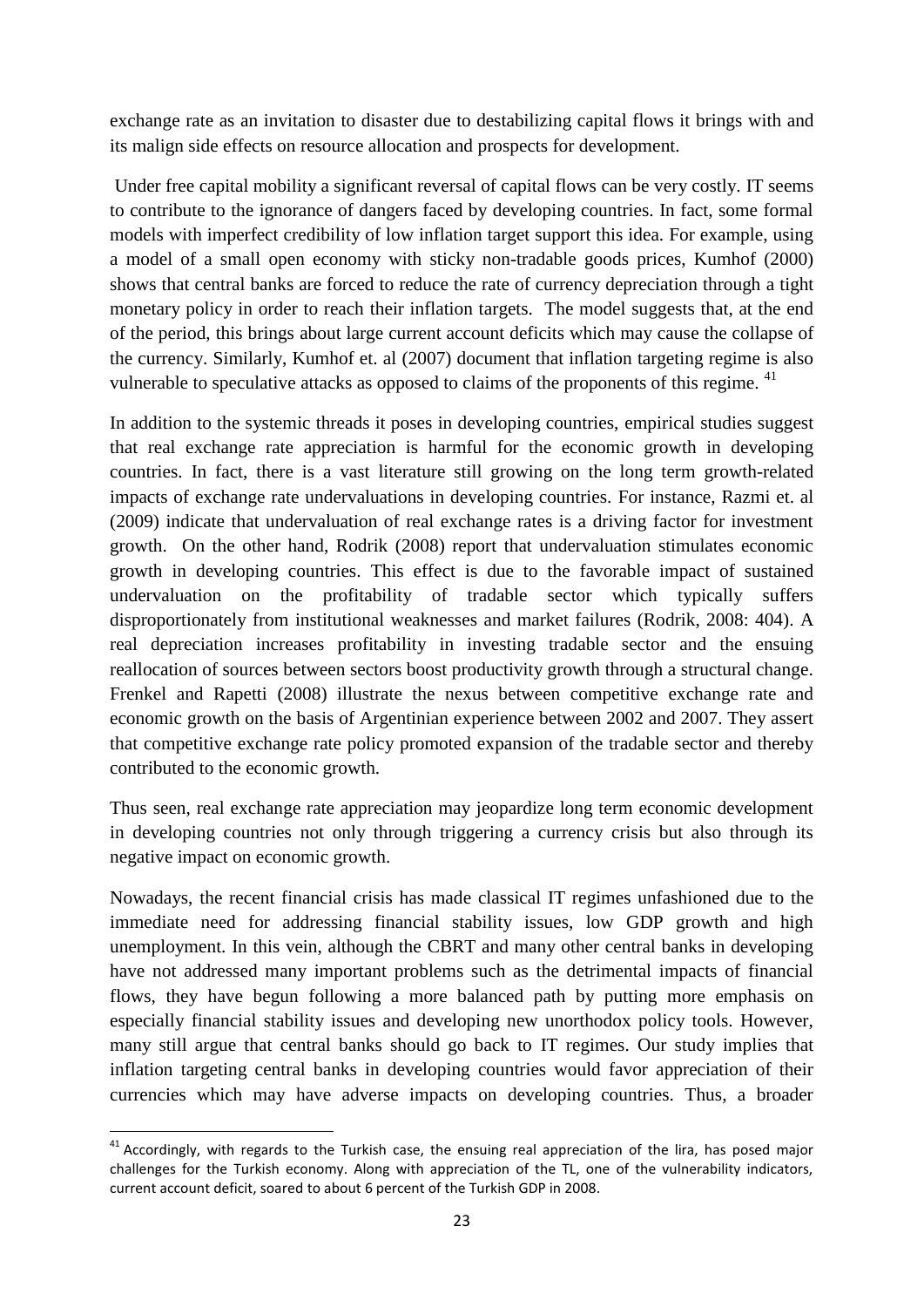perspective paying enough attention to the impacts of financial flows and exchange rate movements in implementation of monetary policy rather than returning to previous IT regimes should be developed.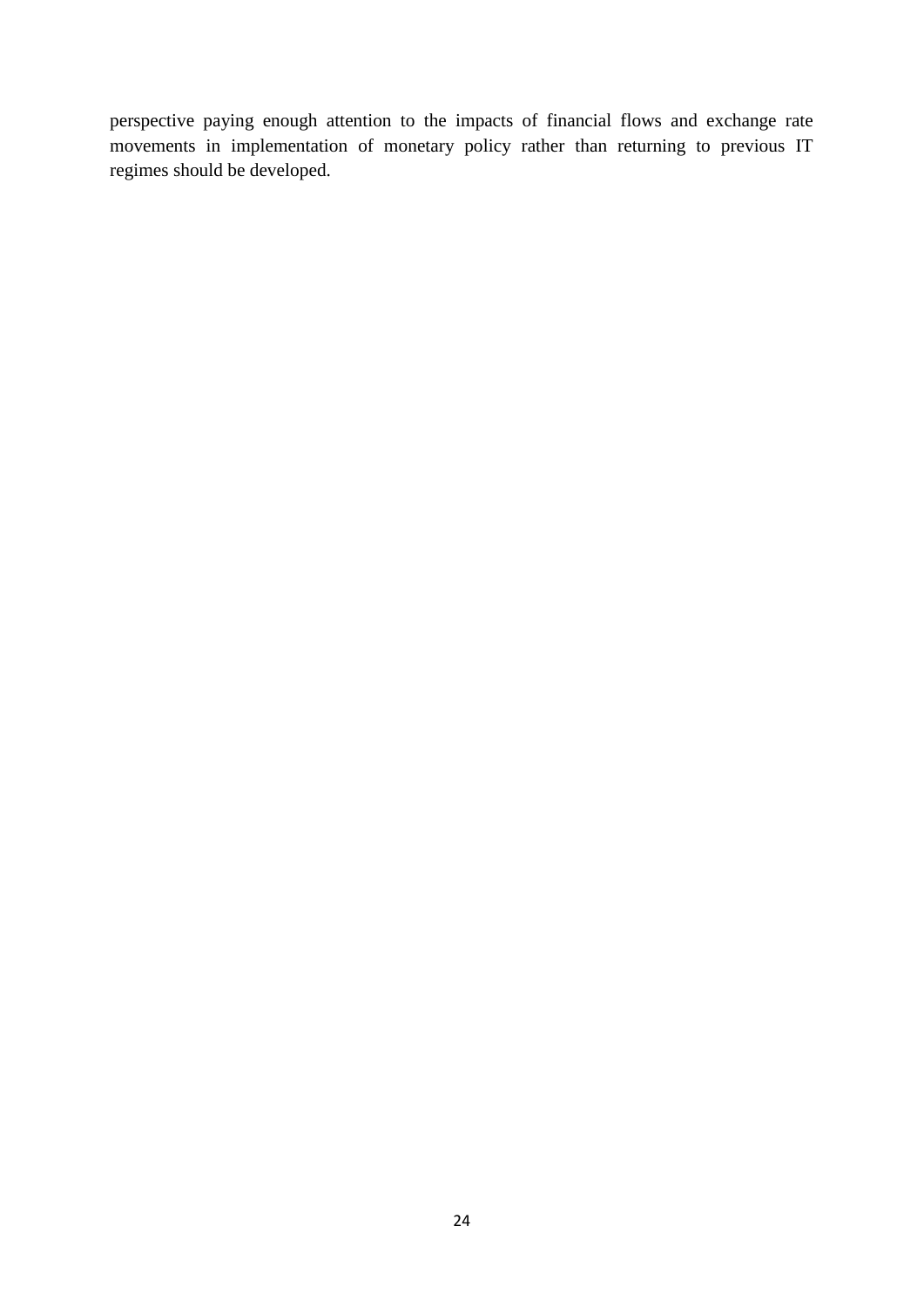## **References**

Aizenman, J., Hutchinson, M. and Noy, I. (2008). Inflation targeting and real exchange rates in emerging markets, *NBER Working Paper 14561.*

Akıncı, Ö., Özer, Y. B. and Usta, B. (2005a). Dolarizasyon Endeksleri: Türkiye'deki Dolarizasyon Sürecine İlişkin Göstergeler, TCMB Araştırma ve Para Politikası Genel Müdürlüğü Çalışma Tebliği No:05/17.

Akıncı, Ö., Çulha, O. Y., Özlale, Ü. and Şahinbeyoğlu, G. (2005b). Causes and effectiveness of foreign exchange interventions for the Turkish economy, Research Department Working Paper, No: 05/05, Central Bank of Turkey.

Anwar, S. and Islam, I. (2011). Should Developing Countries Target Low, Single Digit Inflation to Promote Growth and Employment?, International Labor Office Employment Working Paper No. 87.

Arbatlı, E. (2003). Exchange Rate Pass-Through in Turkey: Looking for Asymmetries, Central Bank Review 3, no. 2: 85-124.

Ball, L. (1999). "Policy Rules for Open Economies," in J. B. Taylor, ed. Monetary policy rules. Chicago: University of Chicago Press, 1999, pp. 127-44.

Ball, L. (2000). "Policy rules and external shocks". *National Bureau of Economic Research Working Paper,* 7910, September.

Barbosa-Filho, N. (2006). Inflation targeting in Brazil: Is there an alternative? *Political Economy Research Institute, Alternatives to Inflation Targeting*, n. 6, September.

Calvo, G. A. and Reinhart, C. M. (2000). Fear of Floating, *NBER Working Paper 7993*

CBRT (2003). 2003 Yılı Para ve Kur Politikası Genel Çerçevesi, [www.tcmb.gov.tr](http://www.tcmb.gov.tr/)

CBRT (2004). 2005 Yılında Para ve Kur Politikası, [www.tcmb.gov.tr](http://www.tcmb.gov.tr/)

CBRT (2006). 2007 Yılında Para ve Kur Politikası, [www.tcmb.gov.tr](http://www.tcmb.gov.tr/)

CBRT (2008). 2007 Yıllık Rapor[, www.tcmb.gov.tr](http://www.tcmb.gov.tr/)

CBRT (2009). 2008 Yıllık Rapor[, www.tcmb.gov.tr](http://www.tcmb.gov.tr/)

Civcir, İ. and Akçağlayan, A. (2009). Inflation targeting and the exchange rate: Does it matter in Turkey? Journal of Policy Modeling 32 (2010) 339–354

Cömert, H. and Epstein, G. (2011). "Inflation Targeting in South Africa: Friend or Foe of Development?," *Economic History of Developing Regions*, 26:sup1, 94-113.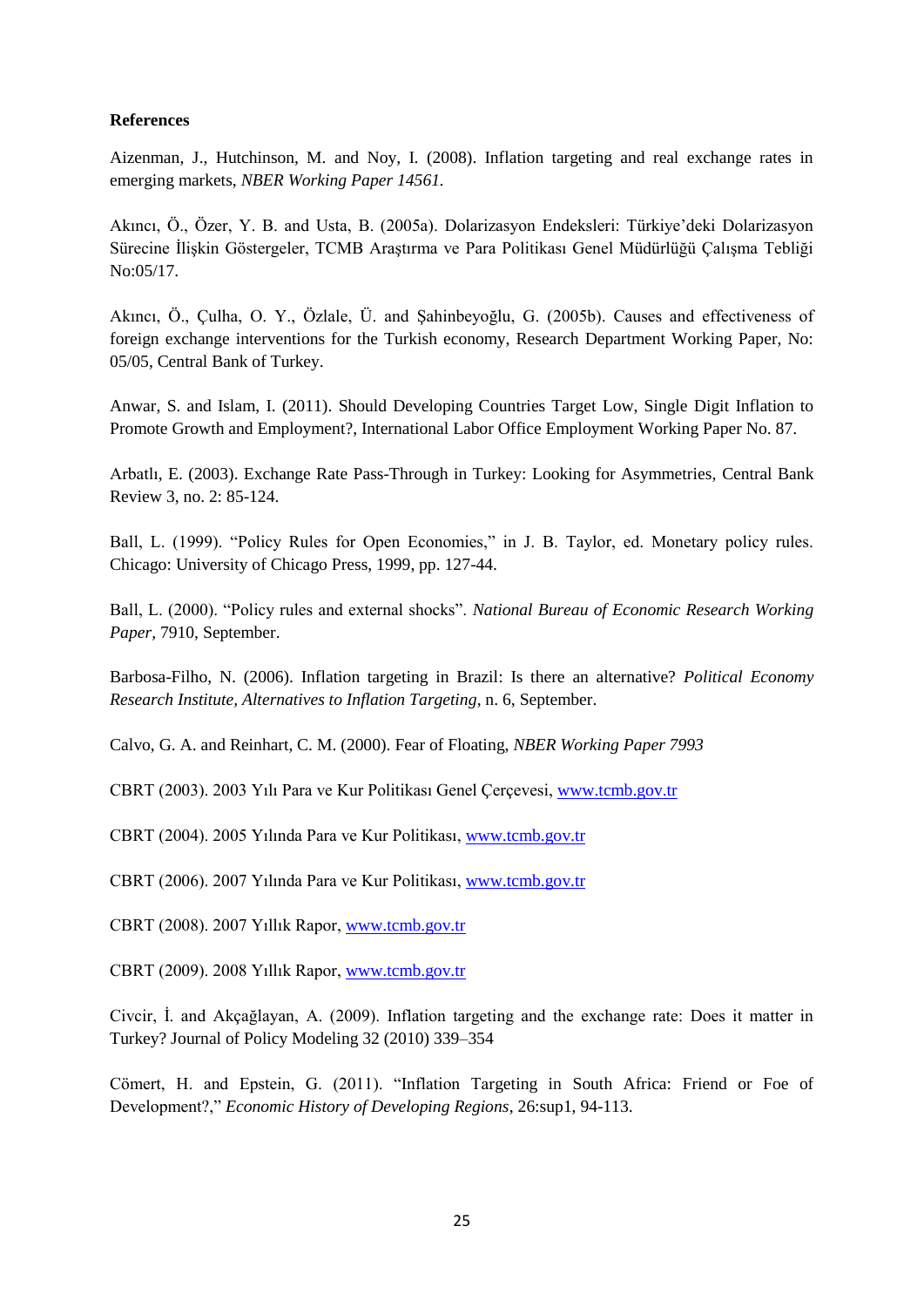Cömert, H., Yeldan, A. E., Olçum, G. A. (2010). Interest Rate Smoothing and Macroeconomic Instability under Post-Capital Account Liberalization Turkey, *Canadian Journal of Development Studies* 31, nos. 3-4 (2010): 459-482.

Ersel, H. and Özatay, F. (2008). Inflation Targeting in Turkey, Paper prepared for Workshop "Monetary Policy and Inflation Targeting"

Filosa, R. (2001). "Monetary policy rules in some mature emerging economies", *BIS Papers*, no 8, pp 39-68, November.

Frenkel, R. and Rapetti, M. (2008). "Five years of competitive and stable exchange rate in Argentina, 2002-2007", *International Review of Applied Economics* Vol. 22, No. 2, March 2008, 215–226.

Frenkel, R. and Taylor, L. (2006). Real Exchange Rate, Monetary Policy and Employment: Economic Development in a Garden of Forking Paths, *Political Economy Research Institute, Alternatives to Inflation Targeting*, n. 2, September 2006.

Galindo, M. and Ros, J. (2008). "Alternatives to Inflation Targeting in Mexico", *International Review of Applied Economics* Vol. 22, No. 2, March 2008, 201–214

Hammermann, F. (2005). Do exchange rates matter in inflation targeting regimes? Evidence from a VAR analysis for Poland and Chile. in R. J. Langhammer and L. V. de Souza (eds), *Monetary policy and macroeconomic stabilization in Latin America*

Ho, C. and McCauley, R. N. (2003). "Living with flexible exchange rates: issues and recent experience in inflation targeting emerging economies", *BIS Working Papers*, 130.

Heintz, J., and L. Ndikumana. 2010. Is there a case for formal inflation targeting in sub- Saharan Africa?, African Development Bank Group Working Papers No 108.

Kaminsky, G., Lizondo, S. and Reinhart, C. M. (1998). "Leading Indicators of Currency Crises." International Monetary Fund Staff Papers. March 1-48.

Kara, H. (2006). "Turkish Experience with Implicit Inflation Targeting." Research and Monetary Policy Department Working Paper 06/03, Central Bank of the Republic of Turkey, Ankara.

Kara, H., Küçük Tuğer, H., Özlale, Ü., Tuğer, B., Yavuz, D. and Yücel E. M. (2005). Exchange rate pass-through in Turkey: Has it changed and to what extent?, Research Department Working Paper, No: 05/04, Central Bank of Turkey.

Kara, H. and F. Öğünç, (2008). "Inflation Targeting and Exchange Rate Pass-Through: The Turkish Experience", *Emerging Markets Finance & Trade*, November–December 2008, Vol. 44, No. 6, pp. 52–66.

Kumhof, M. (2000). Inflation targeting under imperfect credibility. Retrieved January 29, 2013, from <http://www.lacea.org/meeting2000/MichaelKumhof.pdf>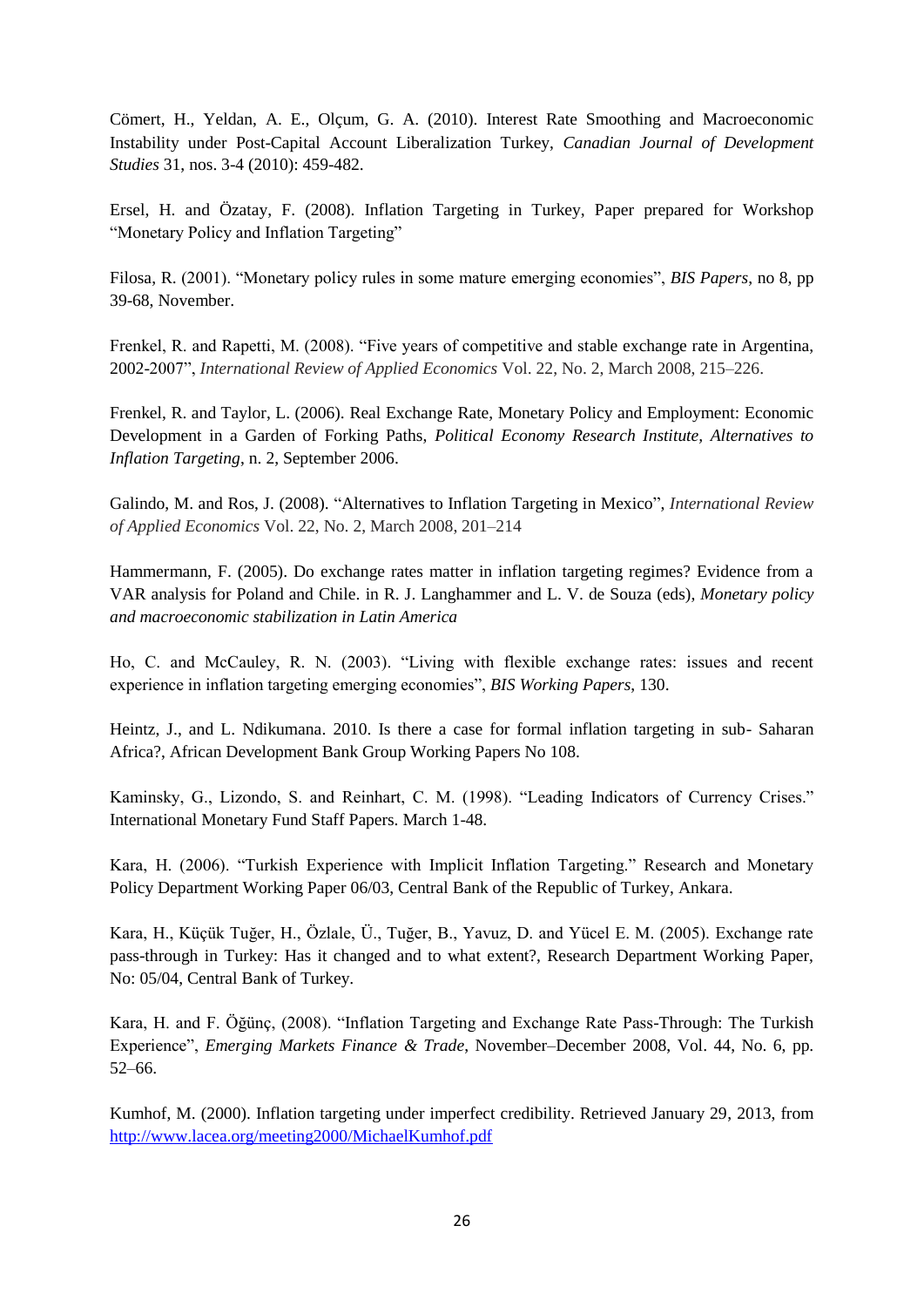Kumhof, M. (2001). A Critical View of Inflation Targeting: Crises, Limited Sustainability and Aggregate Schocks. Central Bank of Chile, Working P (127).

Kumhof, M., Li, S. and Yan, I. (2007). "Balance of Payments Crises Under Inflation Targeting" Working Paper 07/84, International Monetary Fund, Washington, DC.

Leigh, D. and Rossi, M. (2002). Exchange Rate Pass-Through in Turkey, Working Paper 02/204, International Monetary Fund, Washington, DC

Loungani, P. and Swagel, P. (2001). Sources of Inflation in Developing Countries, Working Paper 01/198, International Monetary Fund, Washington, DC

MAS (2001), Singapore's Exchange Rate Policy.

Mishra, P. and Montiel, P. (2012). "How Effective Is Monetary Transmission in Low-Income Countries? A Survey of the Empirical Evidence," Working Paper 12/143, International Monetary Fund, Washington, DC.

Mishra, P. and Montiel, J. P. And Spilimbergo, A. (2010). "Monetary Transmission in Low Income Countries," Working Paper 10/223, International Monetary Fund, Washington, DC.

Mohanty, M. S. and Klau, M. (2000). What determines inflation in emerging market economies?, *BIS Papers, No 8.*

Mohanty, M. S. and Klau, M. (2004). Monetary policy rules in emerging market economies: Issues and evidence, *BIS Working Papers, 149*

Razmi, A., Rapetti, M. and Skott, P. (2009). The Real Exchange Rate as an Instrument of Development Policy, University of Massachusetts Department of Economics Working Paper 2009-07.

Rodrik, D. (2008). The real exchange rate and economic growth. Brookings Papers on Economic Activity 2, 365-412.

Roger, S., and M. Stone. 2005. "On Target? The International Experience with Achieving Inflation Targets." Working Paper 05/163, International Monetary Fund, Washington, DC.

Sohrabji, N. (2011). Impact of Exchange Rates on Consumer Prices in India: Comparing Different Trade Liberalization and Monetary Policy Regimes, *Middle Eastern Finance and Economics* ISSN: 1450-2889 Issue 12 (2011).

Stiglitz, J. E. (2008), 'The Failure of Inflation Targeting', Project Syndicate. Available at [http://www.project-syndicate.org/print\\_commentary/stiglitz99/](http://www.project-syndicate.org/print_commentary/stiglitz99/) English

Svensson, L. (1999), "Inflation Targeting as a Monetary Policy Rule," Journal of Monetary Economics 43, 607-654.

Taylor, J. B. (1993). Discretion versus policy rules in practice. *Carnegie-Rochester Conference Series on Public Policy*, *39*, 195–214.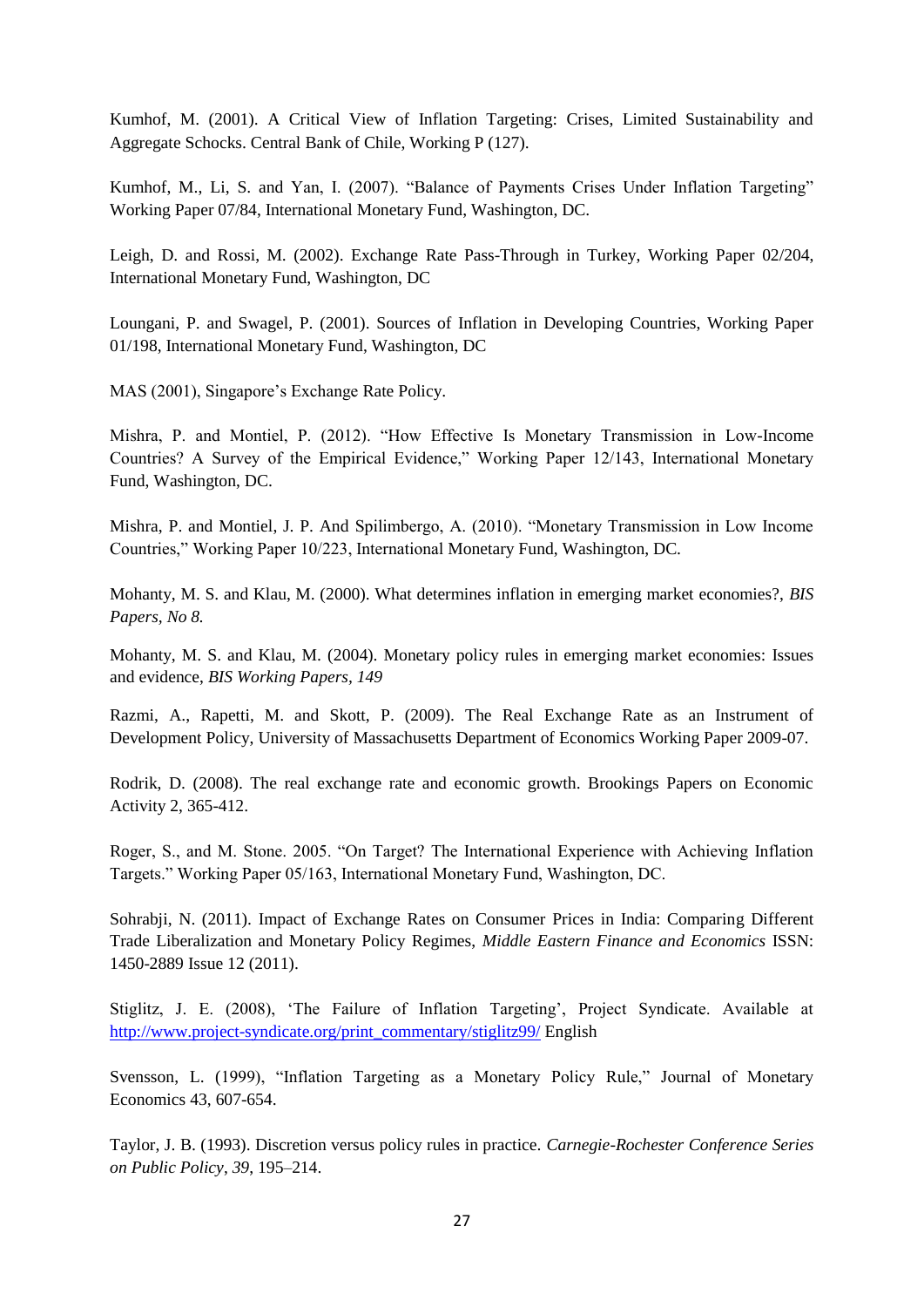Us, V. (2004). "Inflation and monetary policy strategy: some prospects for the Turkish economy", Journal of Policy Modelling 26(2004) 1003-1013.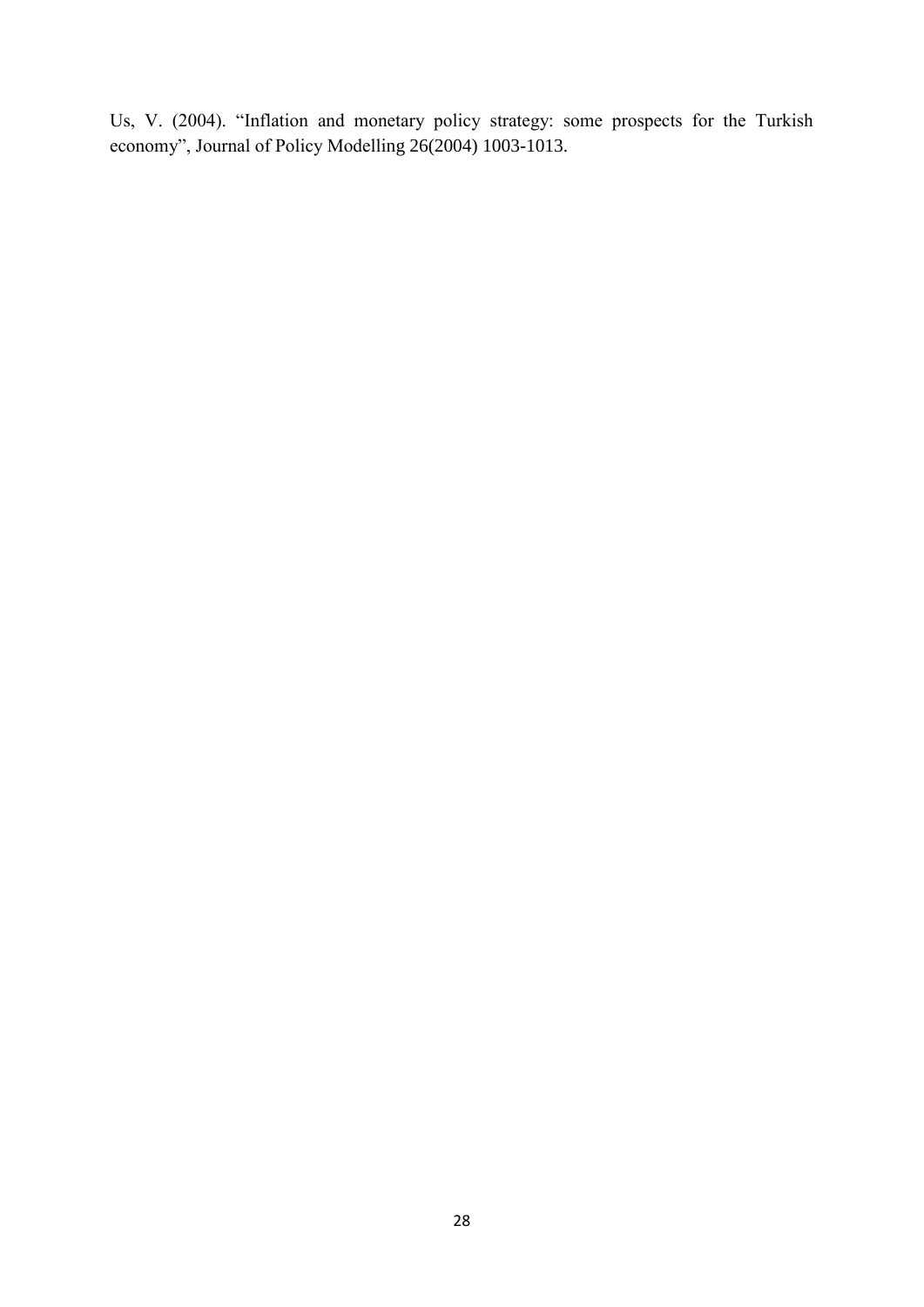# **Appendix**

|      | <b>Annual Inflation</b> | Annual Nominal Wage Inflation <sup>42</sup> |      |  |
|------|-------------------------|---------------------------------------------|------|--|
| 2002 | 29,75                   | 2003                                        | 23   |  |
| 2003 | 18,36                   | 2004                                        | 13,3 |  |
| 2004 | 9,32                    | 2005                                        | 12,3 |  |
| 2005 | 7,72                    | 2006                                        | 11,5 |  |
| 2006 | 9,65                    | 2007                                        | 9,4  |  |
| 2007 | 8,39                    | 2008                                        | 9,9  |  |

# **Tables and Figures**

Table A.1 Annual inflation in consumer prices and nominal wage inflation

Source: Central Bank of the Republic of Turkey, Turkish Statistical Institute.

Quarterly data for hourly wage index in manufacturing industry is used.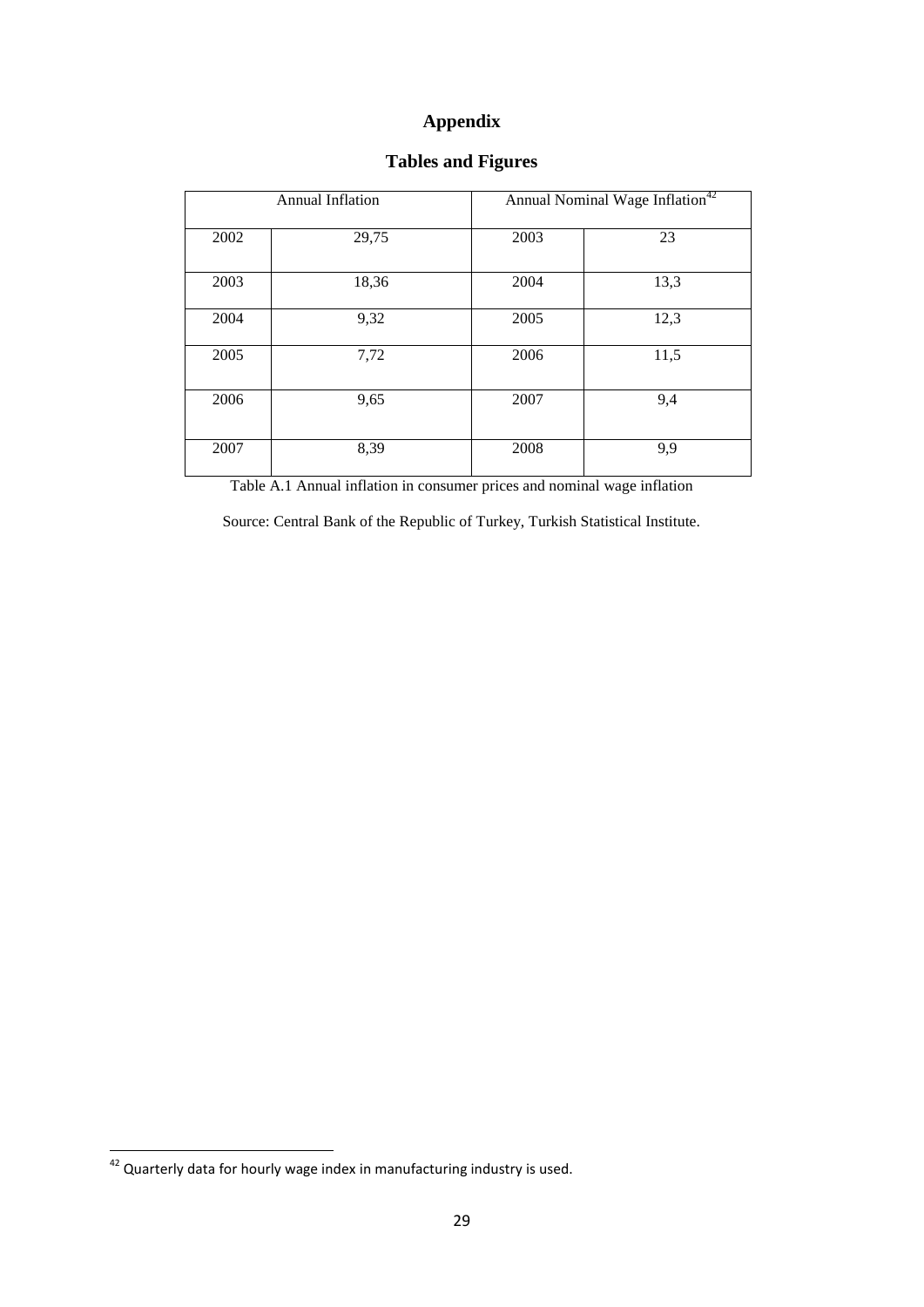| Variables             | ADF(1) <sup>43</sup> |         | ADF(2)         |         | ADF(3)           |         | Result                                 |
|-----------------------|----------------------|---------|----------------|---------|------------------|---------|----------------------------------------|
|                       | Lag                  | p-value | Lag            | p-value | Lag              | p-value |                                        |
| <b>CPI</b> inflation  | $\mathbf{0}$         | 0.00    | $\overline{0}$ | 0.01    | 1                | 0.02    | Stationary under all<br>specifications |
| <b>WCPI</b> inflation | $\boldsymbol{0}$     | 0.00    | $\mathbf{0}$   | 0.00    | $\boldsymbol{0}$ | 0.00    | Stationary under all<br>specifications |
| Output gap            | $\boldsymbol{0}$     | 0.00    | $\overline{0}$ | 0.00    | $\boldsymbol{0}$ | 0.00    | Stationary under all<br>specifications |
| Interest rate         | $\boldsymbol{0}$     | 0.00    | $\mathbf{0}$   | 0.86    | $\mathbf{1}$     | 0.00    | Stationary under<br>ADF(1)             |
| <b>Exchange Rate</b>  | $\boldsymbol{0}$     | 0.09    | $\overline{0}$ | 0.05    | $\overline{0}$   | 0.27    | Non-stationary under<br>ADF(1)         |
| $x_t^+$               | $\boldsymbol{0}$     | 0.00    | $\mathbf{0}$   | 0.00    | $\boldsymbol{0}$ | 0.00    | Stationary under all<br>specifications |
| $x_t^-$               | $\mathbf{0}$         | 0.00    | $\mathbf{0}$   | 0.00    | $\overline{0}$   | 0.00    | Stationary under all<br>specifications |
| Inflation gap         | $\boldsymbol{0}$     | 0.02    | $\mathbf{0}$   | 0.02    | $\mathbf{0}$     | 0.00    | Stationary under all<br>specifications |

| Table A.2. Unit Root Tests of the Variables in the First and Second Model <sup>44</sup> . |
|-------------------------------------------------------------------------------------------|
|-------------------------------------------------------------------------------------------|

 $^{43}$  ADF(1) represents random walk with intercept; ADF(2) represents random walk with trend and intercept; ADF(3) represents random walk without trend and intercept.

 $44$  The results are quite similar for the Phillips-Perron unit root test.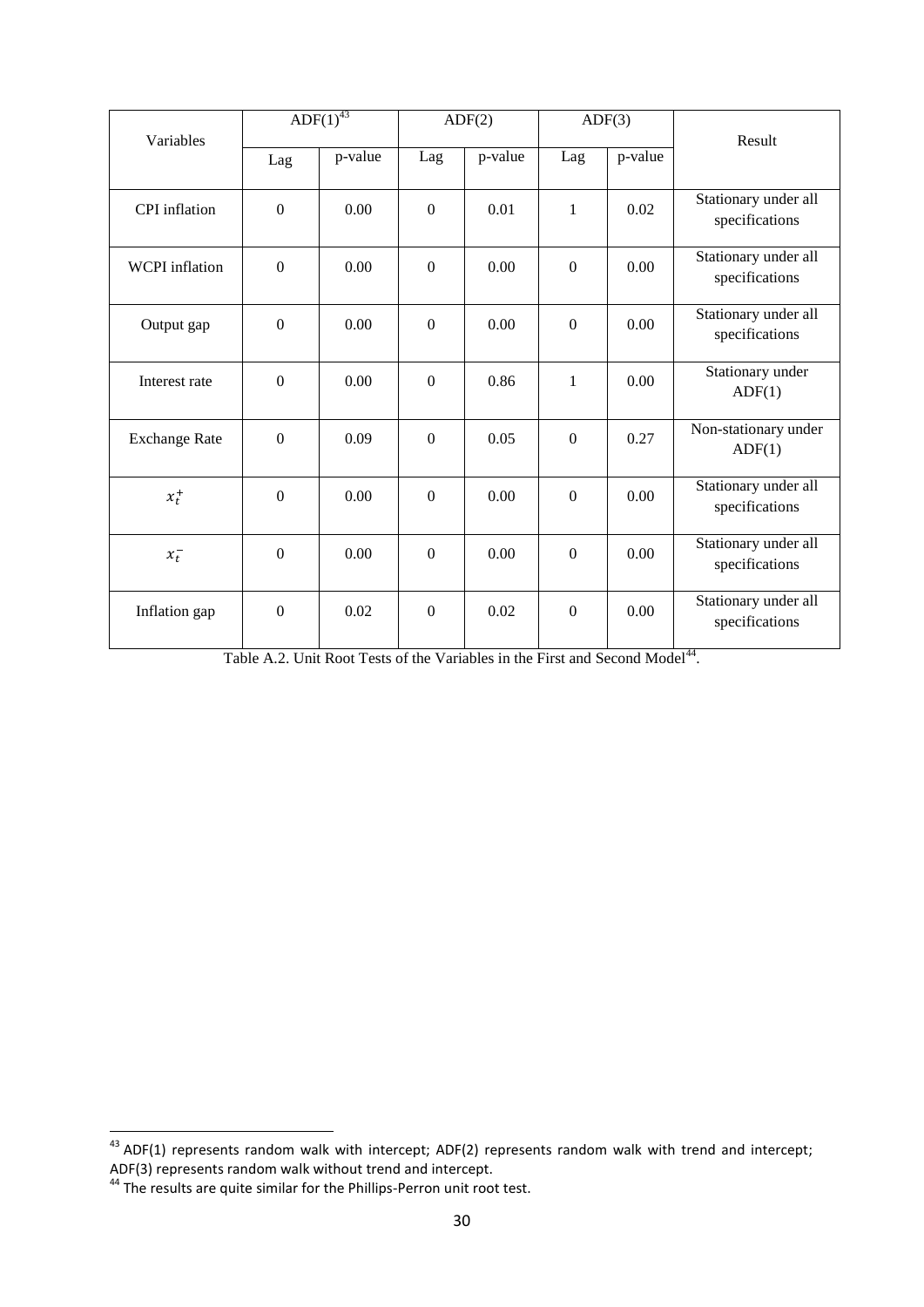

Figure A.1. Impulse response functions of CPI inflation.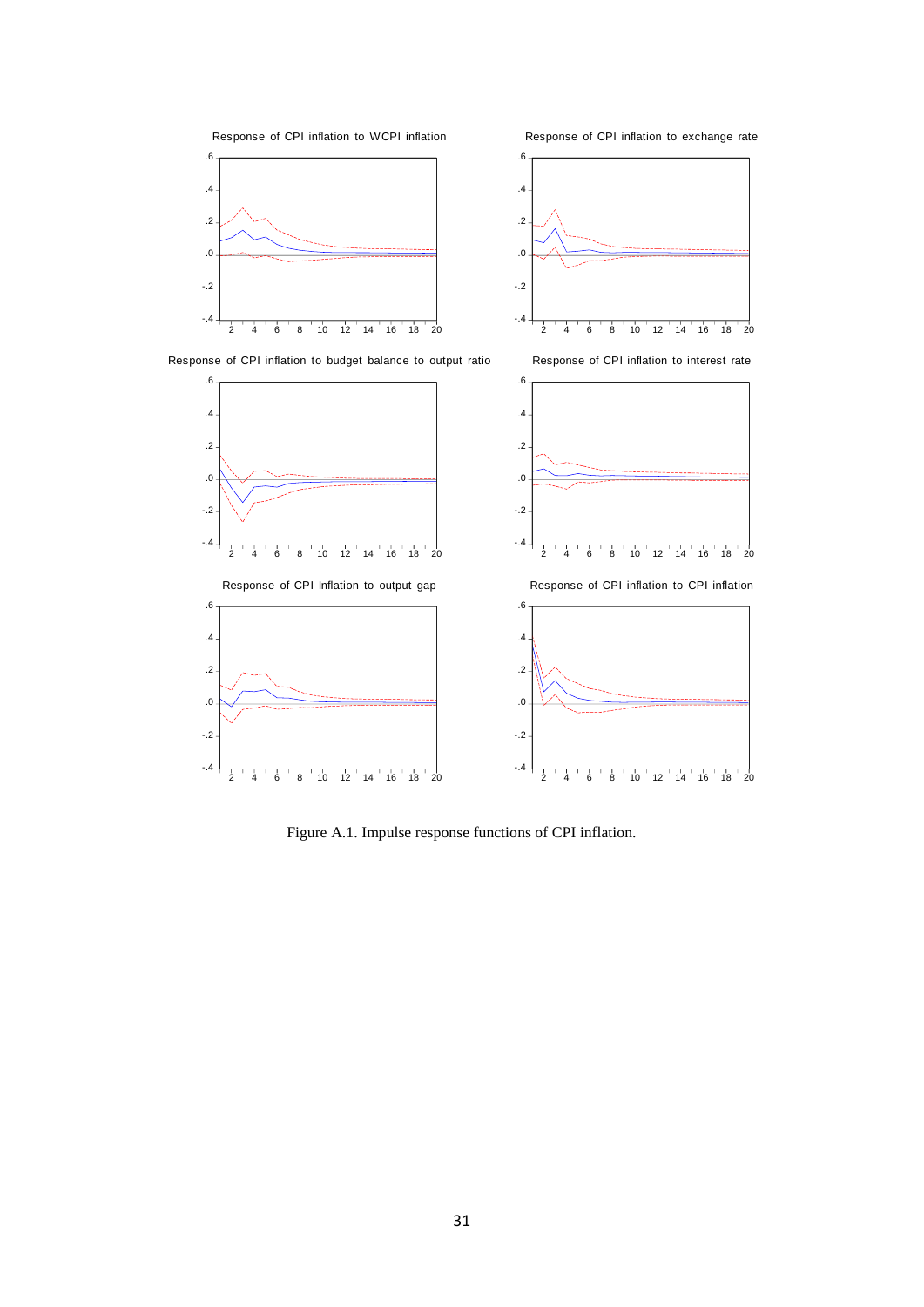

Figure A.2. Variance decomposition of interest rate.

| F-statistic/p-value              |            |           |           |           |           |           |  |  |
|----------------------------------|------------|-----------|-----------|-----------|-----------|-----------|--|--|
| Hypothesis                       | 1 lag      | 2 lags    | 3 lags    | 4 lags    | 5 lags    | 6 lags    |  |  |
| $i_t$ DNGC <sup>45</sup> $x_t^+$ | 0.00/0.98  | 0.04/0.96 | 0.02/1    | 0.19/0.94 | 0.40/0.85 | 0.37/0.90 |  |  |
| $x_t^+$ DNGC $i_t$               | 10.17/0.00 | 7.07/0.00 | 5.96/0.00 | 6.12/0.00 | 4.70/0.00 | 4.04/0.00 |  |  |
| $i_t$ DNGC $x_t^-$               | 3.01/0.09  | 3.33/0.04 | 2.72/0.05 | 2.35/0.06 | 1.25/0.30 | 1.21/0.31 |  |  |
| $x_t^-$ DNGC $i_t$               | 0.04/0.85  | 1.74/0.18 | 1.35/0.27 | 1.38/0.25 | 1.74/0.14 | 1.30/0.27 |  |  |
| $x_t^+$ DNGC $x_t^-$             | 6.06/0.02  | 7.83/0.00 | 5.93/0.00 | 3.90/0.00 | 3.43/0.01 | 3.15/0.01 |  |  |
| $x_t^-$ DNGC $x_t^+$             | 0.03/0.87  | 0.76/0.47 | 0.73/0.54 | 0.63/0.64 | 0.54/0.75 | 0.38/0.89 |  |  |

Table A.3. Pairwise Granger Causality Tests between  $x_t^+, x_t^-, i_t$ .

<sup>&</sup>lt;sup>45</sup> DNGC: Do Not Granger Cause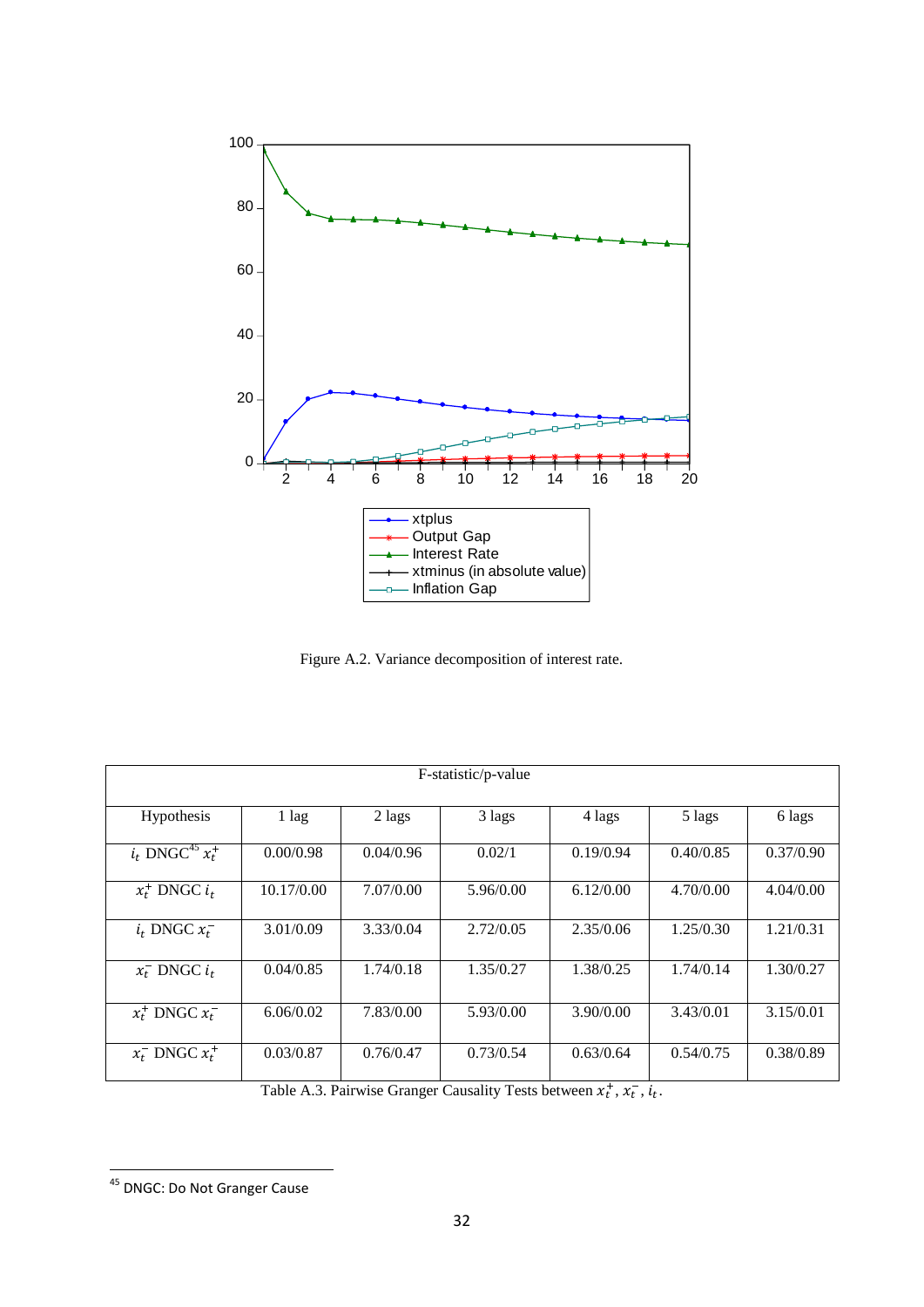| Intervention | Amount (million<br>U.S. dollar) | Exchange rate 1<br>month before<br>intervention (\$/TL) | Exchange rate at the<br>time of intervention<br>$(\frac{$}{T}L)$ | Exchange rate 1<br>month after<br>intervention |  |  |  |  |  |
|--------------|---------------------------------|---------------------------------------------------------|------------------------------------------------------------------|------------------------------------------------|--|--|--|--|--|
|              | Purchase                        |                                                         |                                                                  |                                                |  |  |  |  |  |
| 21.05.2003   | 517                             | 1.59                                                    | 1.49                                                             | 1.41                                           |  |  |  |  |  |
| 09.06.2003   | 566                             | 1.50                                                    | 1.41                                                             | $\overline{1.42}$                              |  |  |  |  |  |
| 18.07.2003   | 938                             | 1.42                                                    | 1.40                                                             | 1.40                                           |  |  |  |  |  |
| 10.09.2003   | 704                             | 1.40                                                    | 1.39                                                             | 1.39                                           |  |  |  |  |  |
| 25.09.2003   | 1442                            | 1.39                                                    | 1.37                                                             | $1.48*$                                        |  |  |  |  |  |
| 16.02.2004   | 1283                            | 1.34                                                    | 1.33                                                             | 1.32                                           |  |  |  |  |  |
| 27.01.2005   | 1347                            | 1.35                                                    | 1.35                                                             | 1.29                                           |  |  |  |  |  |
| 09.03.2005   | 2361                            | 1.33                                                    | 1.28                                                             | $1.35*$                                        |  |  |  |  |  |
| 03.06.2005   | 2056                            | 1.37                                                    | 1.36                                                             | 1.34                                           |  |  |  |  |  |
| 22.07.2005   | 2366                            | 1.36                                                    | 1.34                                                             | 1.36                                           |  |  |  |  |  |
| 04.10.2005   | 3271                            | 1.33                                                    | 1.35                                                             | 1.36                                           |  |  |  |  |  |
| 18.11.2005   | 3164                            | 1.36                                                    | 1.37                                                             | 1.35                                           |  |  |  |  |  |
| 15.02.2006   | 5441                            | 1.33                                                    | 1.34                                                             | 1.33                                           |  |  |  |  |  |
|              | Sale                            |                                                         |                                                                  |                                                |  |  |  |  |  |
| 13.06.2006   | 494                             | 1.36                                                    | $1.\overline{61}$                                                | 1.59                                           |  |  |  |  |  |
| 23.06.2006   | 763                             | 1.51                                                    | 1.71                                                             | $1.55*$                                        |  |  |  |  |  |
| 26.06.2006   | 848                             | 1.54                                                    | 1.66                                                             | $1.52*$                                        |  |  |  |  |  |

Table A.4. The time and amount of exchange rate interventions of the CBRT, and the exchange rate before and after the interventions.

Source: Central Bank of the Republic of Turkey.